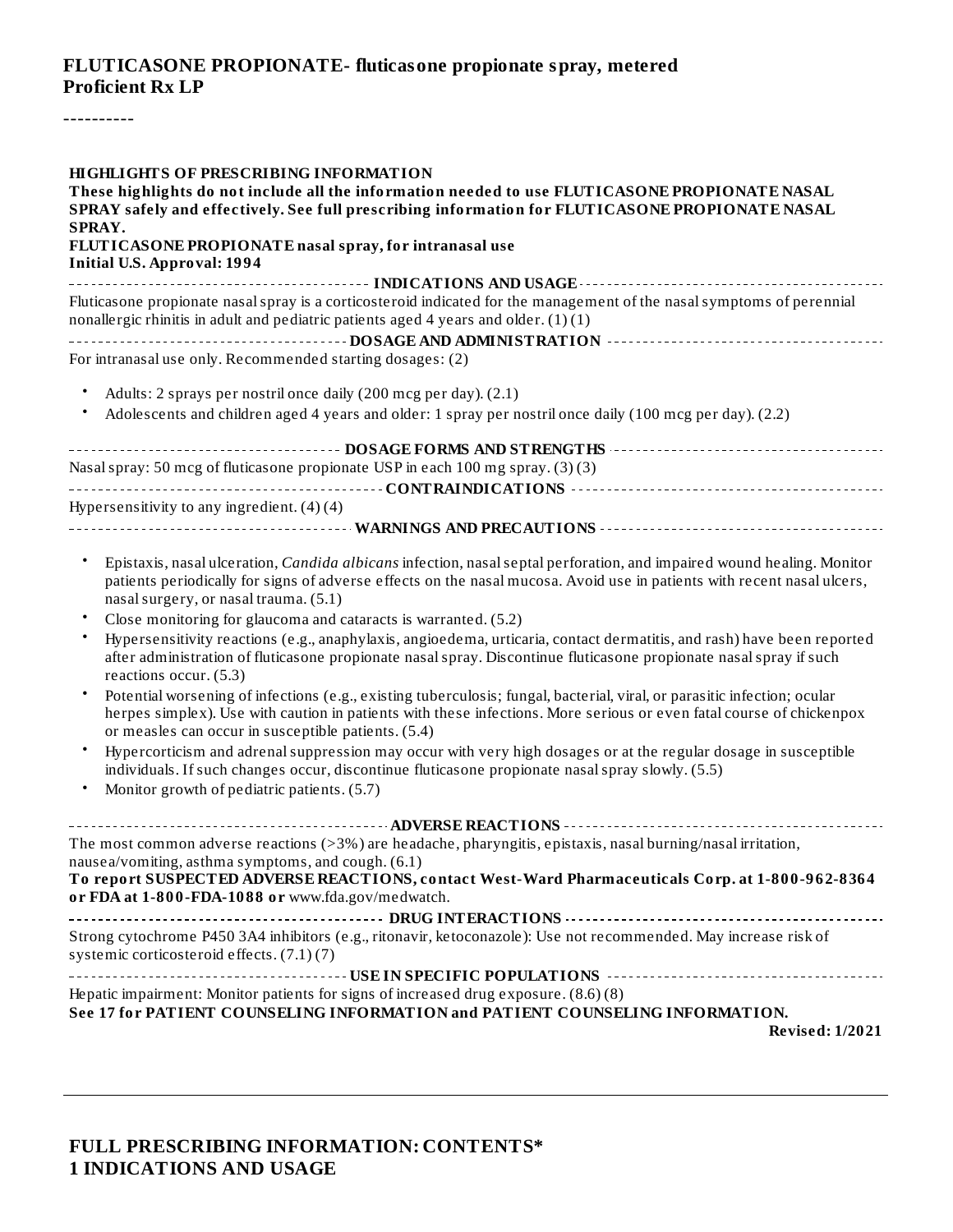#### **2 DOSAGE AND ADMINISTRATION**

2.1 Adults

2.2 Adolescents and Children (Aged 4 Years and Older)

**3 DOSAGE FORMS AND STRENGTHS**

#### **4 CONTRAINDICATIONS**

#### **5 WARNINGS AND PRECAUTIONS**

- 5.1 Local Nasal Effects
- 5.2 Glaucoma and Cataracts
- 5.3 Hypersensitivity Reactions including Anaphylaxis
- 5.4 Immunosuppression
- 5.5 Hypercorticism and Adrenal Suppression
- 5.6 Drug Interactions with Strong Cytochrome P450 3A4 Inhibitors
- 5.7 Effect on Growth

#### **6 ADVERSE REACTIONS**

- 6.1 Clinical Trials Experience
- 6.2 Postmarketing Experience

#### **7 DRUG INTERACTIONS**

7.1 Inhibitors of Cytochrome P450 3A4

## **8 USE IN SPECIFIC POPULATIONS**

- 8.1 Pregnancy
- 8.3 Nursing Mothers
- 8.4 Pediatric Use
- 8.5 Geriatric Use
- 8.6 Hepatic Impairment
- 8.7 Renal Impairment

#### **10 OVERDOSAGE**

**11 DESCRIPTION**

## **12 CLINICAL PHARMACOLOGY**

- 12.1 Mechanism of Action
- 12.2 Pharmacodynamics
- 12.3 Pharmacokinetics

## **13 NONCLINICAL TOXICOLOGY**

13.1 Carcinogenesis, Mutagenesis, Impairment of Fertility

**14 CLINICAL STUDIES**

## **16 HOW SUPPLIED/STORAGE AND HANDLING**

#### **17 PATIENT COUNSELING INFORMATION**

\* Sections or subsections omitted from the full prescribing information are not listed.

## **FULL PRESCRIBING INFORMATION**

#### **1 INDICATIONS AND USAGE**

Fluticasone propionate nasal spray is indicated for the management of the nasal symptoms of perennial nonallergic rhinitis in adults and pediatric patients aged 4 years and older.

#### **2 DOSAGE AND ADMINISTRATION**

Administer fluticasone propionate nasal spray by the intranasal route only. Prime fluticasone propionate nasal spray before using for the first time or after a period of non-use (1 week or more) by shaking the contents well and releasing 6 sprays into the air away from the face. Shake fluticasone propionate nasal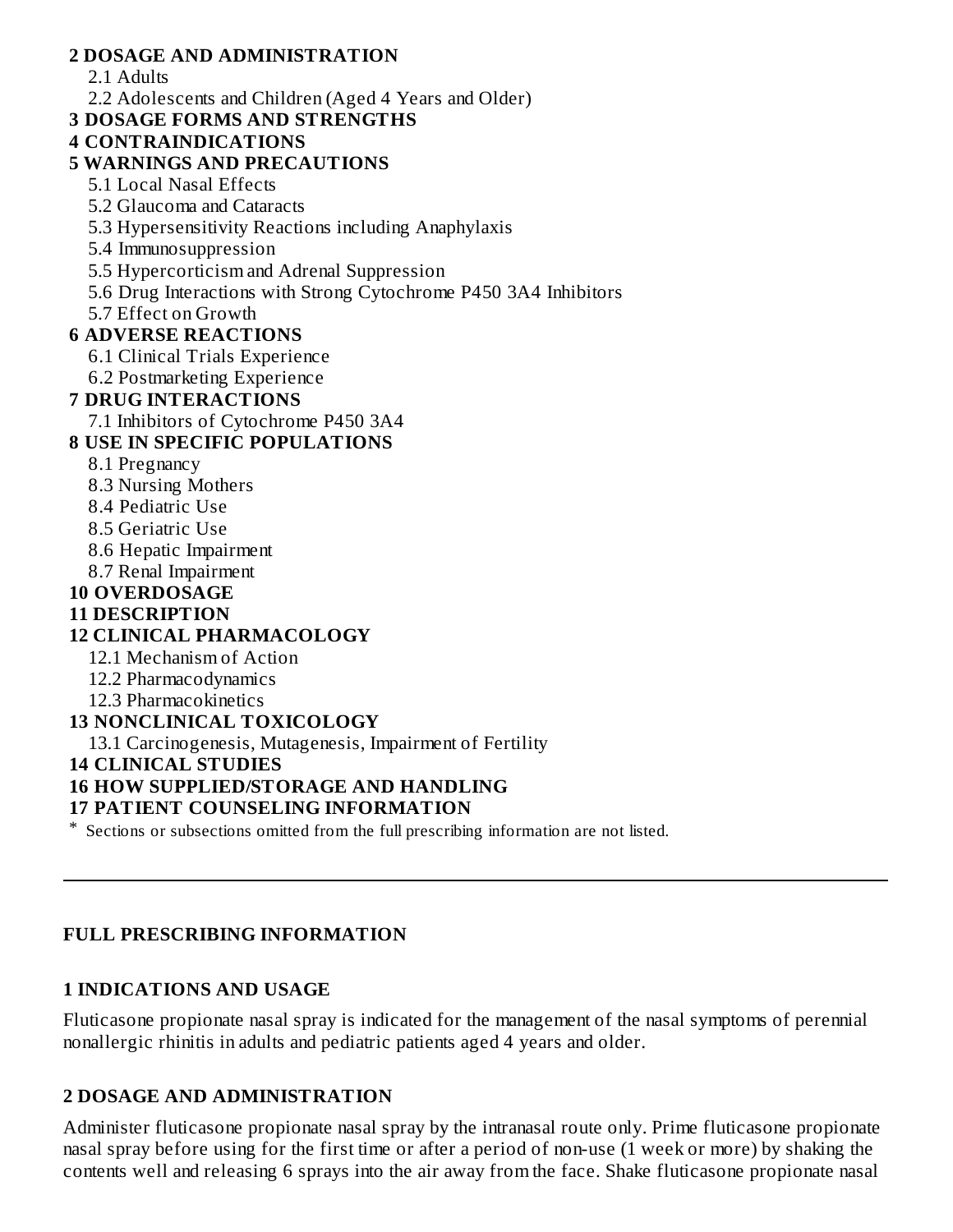spray gently before each use.

Patients should use fluticasone propionate nasal spray at regular intervals since its effectiveness depends on its regular use. Maximum effect may take several days and individual patients will experience a variable time to onset and different degree of symptom relief.

## **2.1 Adults**

The recommended starting dosage in adults is 2 sprays (50 mcg of fluticasone propionate each) in each nostril once daily (total daily dose, 200 mcg). The same total daily dose, 1 spray in each nostril administered twice daily (e.g., 8 a.m. and 8 p.m.) is also effective. After the first few days, patients may be able to reduce their dose to 1 spray in each nostril once daily for maintenance therapy.

Maximum total daily doses should not exceed 2 sprays in each nostril (total dose, 200 mcg/day). There is no evidence that exceeding the recommended dose is more effective.

## **2.2 Adoles cents and Children (Aged 4 Years and Older)**

The recommended starting dosage in adolescents and children, aged 4 years and older is 1 spray in each nostril once daily (total daily dose, 100 mcg). Patients not adequately responding to 1 spray in each nostril may use 2 sprays in each nostril once daily (total daily dose, 200 mcg). Once adequate control is achieved, the dosage should be decreased to 1 spray in each nostril once daily.

The maximum total daily dosage should not exceed 2 sprays in each nostril (200 mcg/day). There is no evidence that exceeding the recommended dose is more effective.

## **3 DOSAGE FORMS AND STRENGTHS**

Fluticasone propionate nasal spray USP is a nasal spray suspension. Each 100 mg spray delivers 50 mcg of fluticasone propionate USP.

## **4 CONTRAINDICATIONS**

Fluticasone propionate nasal spray is contraindicated in patients with hypersensitivity to any of its ingredients *[see Warnings and Precautions (5.3)*, *Description (11)]*.

# **5 WARNINGS AND PRECAUTIONS**

## **5.1 Local Nasal Effects**

*Epistaxis*: In clinical trials of 2 to 26 weeks' duration, epistaxis was observed more frequently in subjects treated with fluticasone propionate nasal spray than those who received placebo *[see Adverse Reactions (6.1)]*.

*Nasal Ulceration*: Postmarketing cases of nasal ulceration have been reported in patients treated with fluticasone propionate nasal spray *[see Adverse Reactions (6.2)]*.

*Candida Infection*: In clinical trials with fluticasone propionate administered intranasally, the development of localized infections of the nose and pharynx with *Candida albicans* has occurred. When such an infection develops, it may require treatment with appropriate local therapy and discontinuation of fluticasone propionate nasal spray. Patients using fluticasone propionate nasal spray over several months or longer should be examined periodically for evidence of *Candida* infection or other signs of adverse effects on the nasal mucosa.

*Nasal Septal Perforation*: Postmarketing cases of nasal septal perforation have been reported in patients treated with fluticasone propionate nasal spray *[see Adverse Reactions (6.2)]*.

*Impaired Wound Healing*: Because of the inhibitory effect of corticosteroids on wound healing, patients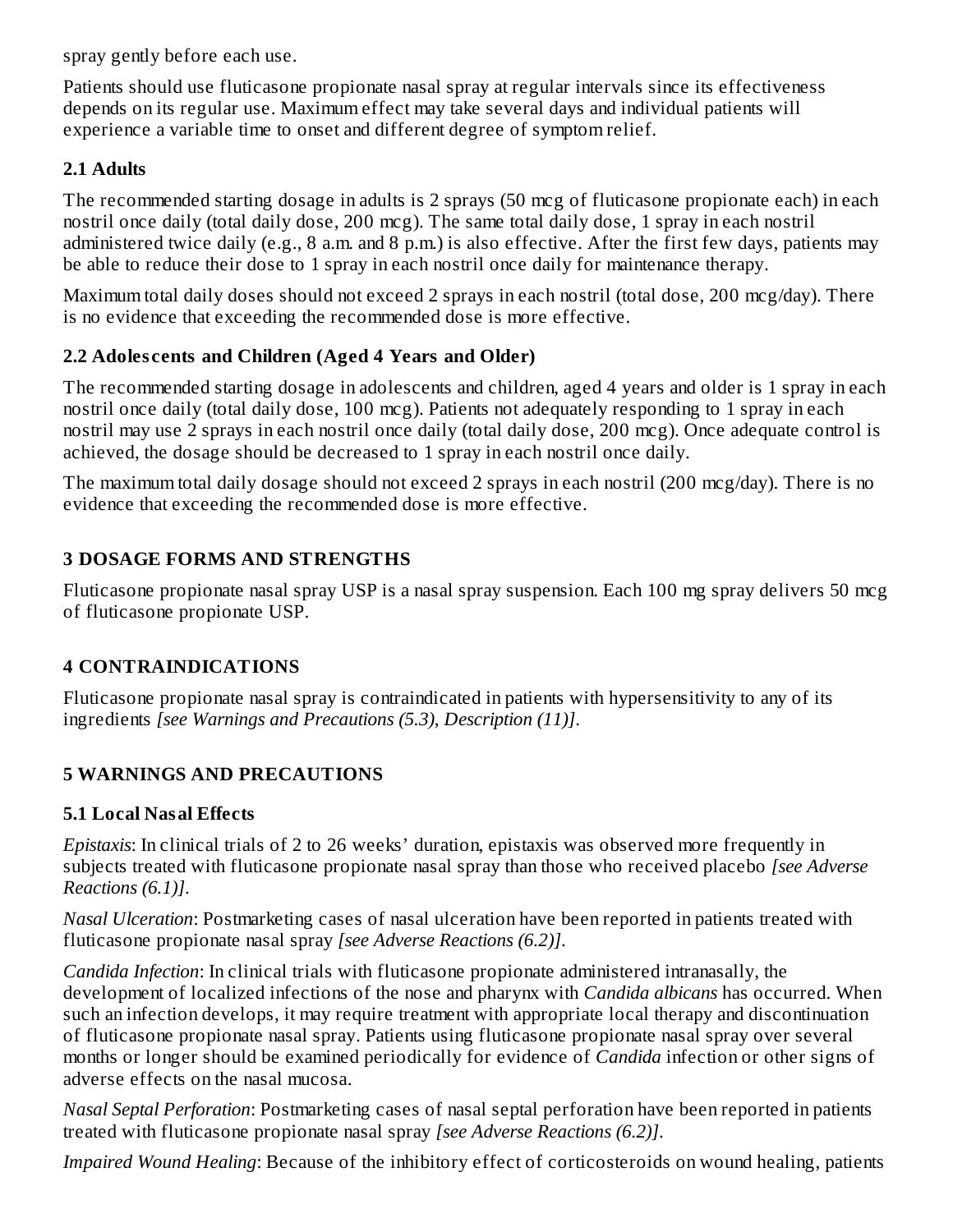who have experienced recent nasal ulcers, nasal surgery, or nasal trauma should avoid using fluticasone propionate nasal spray until healing has occurred.

#### **5.2 Glaucoma and Cataracts**

Use of intranasal and inhaled corticosteroids may result in the development of glaucoma and/or cataracts. Therefore, close monitoring is warranted in patients with a change in vision or with a history of increased intraocular pressure, glaucoma, and/or cataracts.

#### **5.3 Hypers ensitivity Reactions including Anaphylaxis**

Hypersensitivity reactions (e.g., anaphylaxis, angioedema, urticaria, contact dermatitis, and rash) have been reported after administration of fluticasone propionate nasal spray. Discontinue fluticasone propionate nasal spray if such reactions occur *[see Contraindications (4)]*. Rarely, immediate hypersensitivity reactions may occur after the administration of fluticasone propionate nasal spray.

#### **5.4 Immunosuppression**

Persons who are using drugs that suppress the immune system are more susceptible to infections than healthy individuals. Chickenpox and measles, for example, can have a more serious or even fatal course in susceptible children or adults using corticosteroids. In such children or adults who have not had these diseases or been properly immunized, particular care should be taken to avoid exposure. How the dose, route, and duration of corticosteroid administration affect the risk of developing a disseminated infection is not known. The contribution of the underlying disease and/or prior corticosteroid treatment to the risk is also not known. If a patient is exposed to chickenpox, prophylaxis with varicella zoster immune globulin (VZIG) may be indicated. If a patient is exposed to measles, prophylaxis with pooled intramuscular immunoglobulin (IG) may be indicated. (See the complete prescribing information for VZIG and IG.) If chickenpox develops, treatment with antiviral agents may be considered.

Intranasal corticosteroids should be used with caution, if at all, in patients with active or quiescent tuberculous infections of the respiratory tract; systemic fungal, bacterial, viral, or parasitic infections; or ocular herpes simplex.

#### **5.5 Hypercorticism and Adrenal Suppression**

When intranasal corticosteroids are used at higher than recommended dosages or in susceptible individuals at recommended dosages, systemic corticosteroid effects such as hypercorticism and adrenal suppression may appear. If such changes occur, the dosage of fluticasone propionate nasal spray should be discontinued slowly consistent with accepted procedures for discontinuing oral corticosteroid therapy.

The replacement of a systemic corticosteroid with a topical corticosteroid can be accompanied by signs of adrenal insufficiency. In addition, some patients may experience symptoms of corticosteroid withdrawal (e.g., joint and/or muscular pain, lassitude, depression). Patients previously treated for prolonged periods with systemic corticosteroids and transferred to topical corticosteroids should be carefully monitored for acute adrenal insufficiency in response to stress. In patients who have asthma or other clinical conditions requiring long-term systemic corticosteroid treatment, rapid decreases in systemic corticosteroid dosages may cause a severe exacerbation of their symptoms.

## **5.6 Drug Interactions with Strong Cytochrome P450 3A4 Inhibitors**

The use of strong cytochrome P450 3A4 (CYP3A4) inhibitors (e.g., ritonavir, atazanavir, clarithromycin, indinavir, itraconazole, nefazodone, nelfinavir, saquinavir, ketoconazole, telithromycin, conivaptan, lopinavir, nefazodone, voriconazole) with fluticasone propionate nasal spray is not recommended because increased systemic corticosteroid adverse effects may occur *[see Drug Interactions (7.1), Clinical Pharmacology (12.3)]*.

## **5.7 Effect on Growth**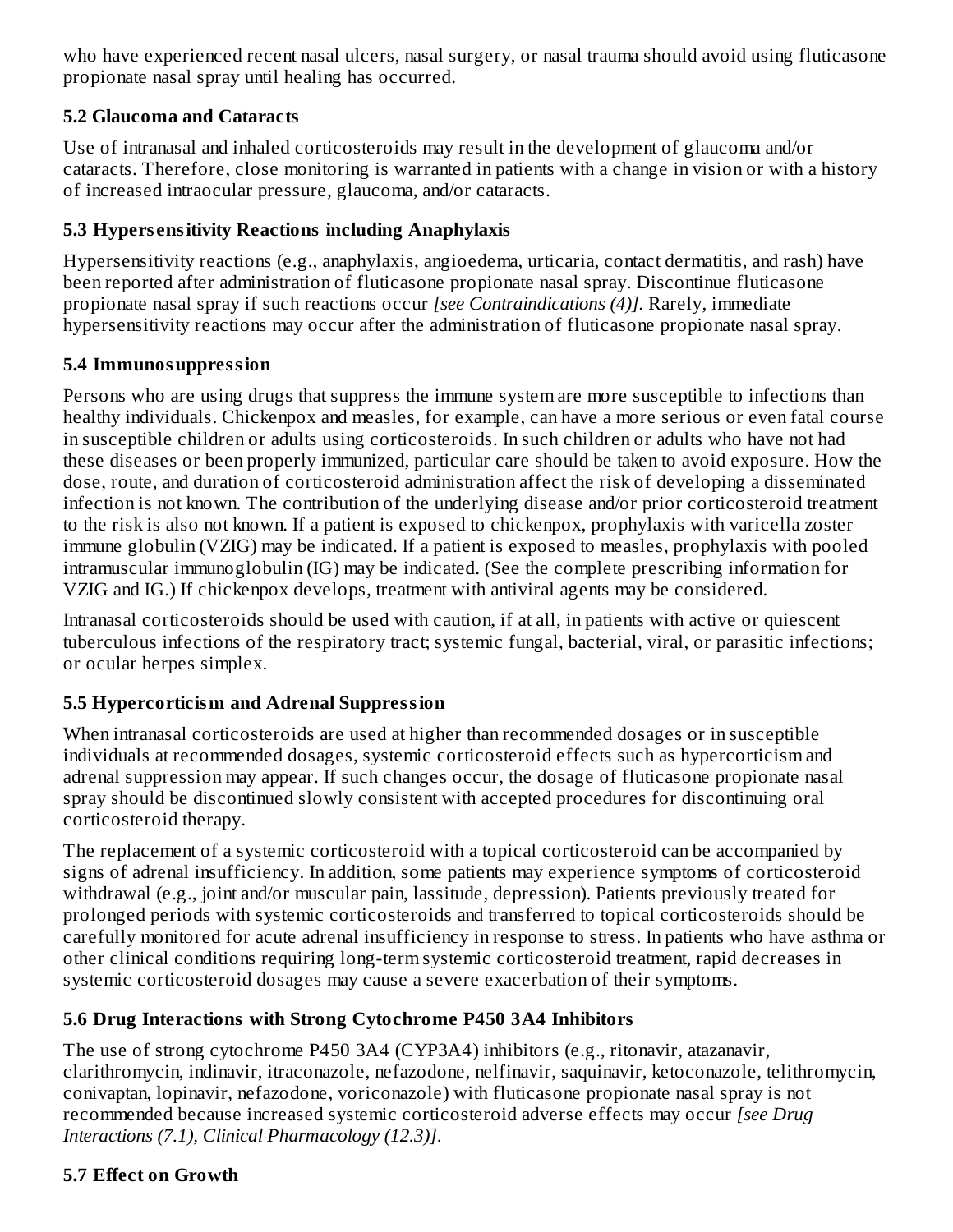Intranasal corticosteroids may cause a reduction in growth velocity when administered to pediatric patients *[see Use in Specific Populations (8.4)].* Monitor the growth routinely of pediatric patients receiving fluticasone propionate nasal spray. To minimize the systemic effects of intranasal corticosteroids, including fluticasone propionate nasal spray, titrate each patient's dose to the lowest dosage that effectively controls his/her symptoms *[see Dosage and Administration (2), Use in Specific Populations (8.4)].*

## **6 ADVERSE REACTIONS**

Systemic and local corticosteroid use may result in the following:

- Epistaxis, nasal ulceration, *Candida albicans* infection, nasal septal perforation, and impaired wound healing *[see Warnings and Precautions (5.1)]*
- Cataracts and glaucoma *[see Warnings and Precautions (5.2)]*
- Immunosuppression *[see Warnings and Precautions (5.4)]*
- Hypercorticism and adrenal suppression *[see Warnings and Precautions (5.5)]*
- Effect on growth *[see Warnings and Precautions (5.7)]*

#### **6.1 Clinical Trials Experience**

Because clinical trials are conducted under widely varying conditions, adverse reaction rates observed in the clinical trials of a drug cannot be directly compared with rates in the clinical trials of another drug and may not reflect the rates observed in practice.

In controlled US clinical trials, more than 3,300 subjects with allergic and nonallergic rhinitis received treatment with intranasal fluticasone propionate. In general, adverse reactions in clinical trials have been primarily associated with irritation of the nasal mucous membranes, and the adverse reactions were reported with approximately the same frequency by subjects treated with placebo. Less than 2% of subjects in clinical trials discontinued because of adverse reactions; this rate was similar for vehicle placebo and active comparators.

The safety data described below are based on 7 placebo-controlled clinical trials in subjects with allergic rhinitis. The 7 trials included 536 subjects (57 girls and 108 boys aged 4 to 11 years, 137 female and 234 male adolescents and adults) treated with fluticasone propionate nasal spray 200 mcg once daily over 2 to 4 weeks and 2 placebo-controlled clinical trials which included 246 subjects (119 female and 127 male adolescents and adults) treated with fluticasone propionate nasal spray 200 mcg once daily over 6 months (Table 1). Also included in Table 1 are adverse reactions from 2 trials in which 167 children (45 girls and 122 boys aged 4 to 11 years) were treated with fluticasone propionate nasal spray 100 mcg once daily for 2 to 4 weeks.

| Table 1: Adverse Reactions with Fluticasone Propionate Nasal Spray with >3% Incidence and |
|-------------------------------------------------------------------------------------------|
| More Common than Placebo in Subjects $\geq 4$ Years with Allergic Rhinitis                |

| <b>Adverse Reaction</b>        | <b>Fluticas one</b><br>Propionate<br>$100$ mcg<br><b>Once Daily</b><br>$(N = 167)$<br>$\%$ | <b>Fluticas one</b><br>Propionate<br>$200$ mcg<br><b>Once Daily</b><br>$(N = 782)$<br>$\%$ | <b>Placebo</b><br>$(N = 758)$<br>$\%$ |
|--------------------------------|--------------------------------------------------------------------------------------------|--------------------------------------------------------------------------------------------|---------------------------------------|
| Headache                       | 6.6                                                                                        | 16.1                                                                                       | 14.6                                  |
| Pharyngitis                    | 6                                                                                          | 7.8                                                                                        | 7.2                                   |
| Epistaxis                      | 6                                                                                          | 6.9                                                                                        | 5.4                                   |
| Nasal Burning/Nasal Irritation | 2.4                                                                                        | 3.2                                                                                        | 2.6                                   |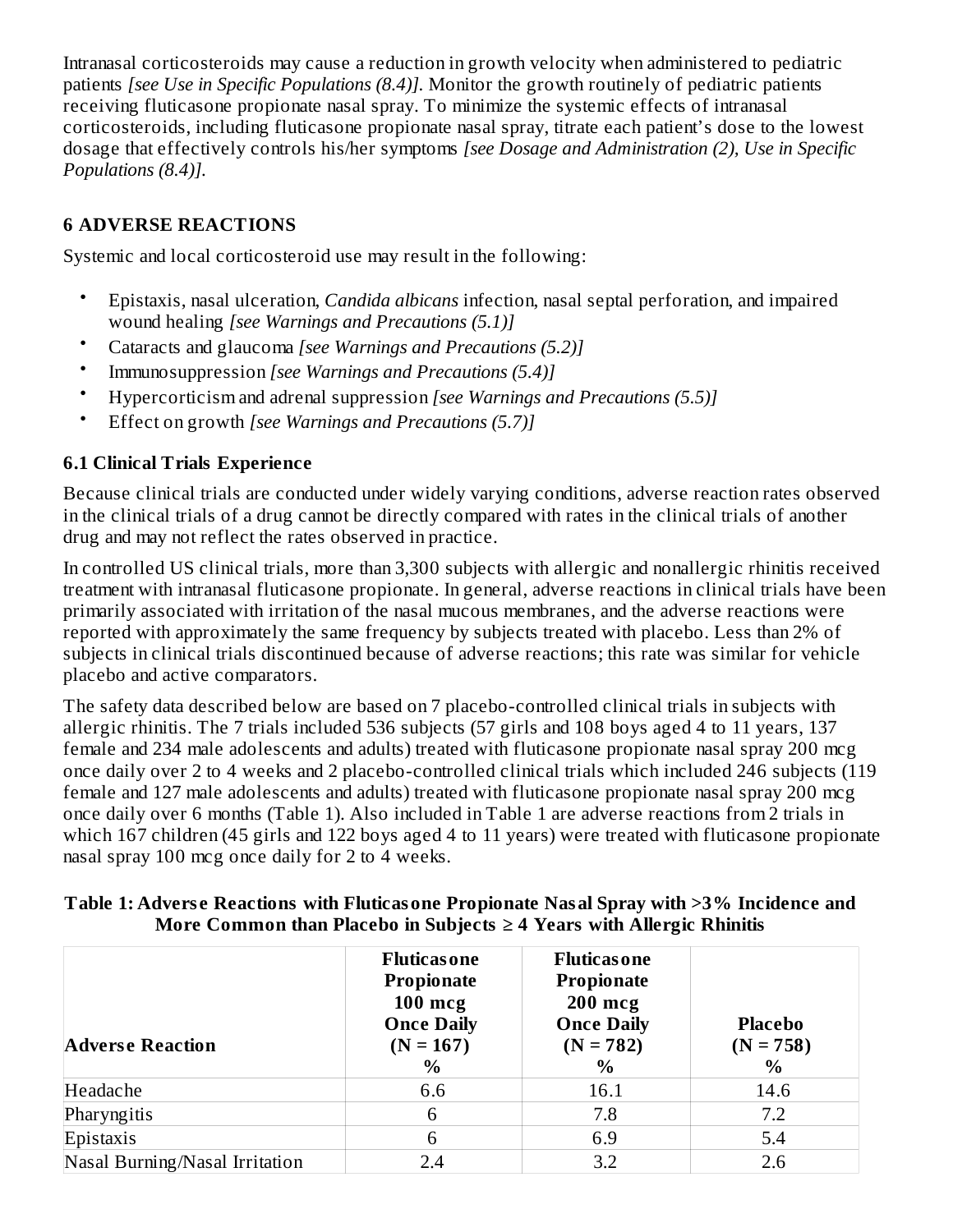| Nausea/Vomiting | 4.C                                    | ے . |      |
|-----------------|----------------------------------------|-----|------|
| Asthma Symptoms | $\overline{ }$<br>$\cdot$ $\leftarrow$ | ◡•◡ | ں کے |
| Cough           | U.U                                    | ◡.◡ | ∠.∪  |

Other adverse reactions with fluticasone propionate nasal spray observed with an incidence less than or equal to 3% but greater than or equal to 1% and more common than with placebo included: blood in nasal mucus, runny nose, abdominal pain, diarrhea, fever, flu-like symptoms, aches and pains, dizziness, and bronchitis.

## **6.2 Postmarketing Experience**

In addition to adverse events reported from clinical trials, the following adverse events have been identified during postapproval use of intranasal fluticasone propionate. Because these reactions are reported voluntarily from a population of uncertain size, it is not always possible to reliably estimate their frequency or establish a causal relationship to drug exposure. These events have been chosen for inclusion due to either their seriousness, frequency of reporting, or causal connection to fluticasone propionate or a combination of these factors.

*General Disorders and Administration Site Conditions*: Hypersensitivity reactions, including angioedema, skin rash, edema of the face and tongue, pruritus, urticaria, bronchospasm, wheezing, dyspnea, and anaphylaxis/anaphylactoid reactions, which in rare instances were severe.

*Ear and Labyrinth Disorders*: Alteration or loss of sense of taste and/or smell and, rarely, nasal septal perforation, nasal ulcer, sore throat, throat irritation and dryness, cough, hoarseness, and voice changes.

*Eye Disorders*: Dryness and irritation, conjunctivitis, blurred vision, glaucoma, increased intraocular pressure, and cataracts.

Cases of growth suppression have been reported for intranasal corticosteroids, including fluticasone propionate nasal spray *[see Warnings and Precautions (5.7)]*.

# **7 DRUG INTERACTIONS**

## **7.1 Inhibitors of Cytochrome P450 3A4**

Fluticasone propionate is a substrate of CYP3A4. The use of strong CYP3A4 inhibitors (e.g., ritonavir, atazanavir, clarithromycin, indinavir, itraconazole, nefazodone, nelfinavir, saquinavir, ketoconazole, telithromycin, conivaptan, lopinavir, nefazodone, voriconazole) with fluticasone propionate nasal spray is not recommended because increased systemic corticosteroid adverse effects may occur.

*Ritonavir*: A drug interaction trial with fluticasone propionate aqueous nasal spray in healthy subjects has shown that ritonavir (a strong CYP3A4 inhibitor) can significantly increase plasma fluticasone propionate exposure, resulting in significantly reduced serum cortisol concentrations *[see Clinical Pharmacology (12.3)].* During postmarketing use, there have been reports of clinically significant drug interactions in patients receiving fluticasone propionate products, including fluticasone propionate nasal spray, with ritonavir, resulting in systemic corticosteroid effects including Cushing's syndrome and adrenal suppression.

*Ketoconazole*: Coadministration of orally inhaled fluticasone propionate (1,000 mcg) and ketoconazole (200 mg once daily) resulted in a 1.9-fold increase in plasma fluticasone propionate exposure and a 45% decrease in plasma cortisol area under the curve (AUC), but had no effect on urinary excretion of cortisol.

## **8 USE IN SPECIFIC POPULATIONS**

## **8.1 Pregnancy**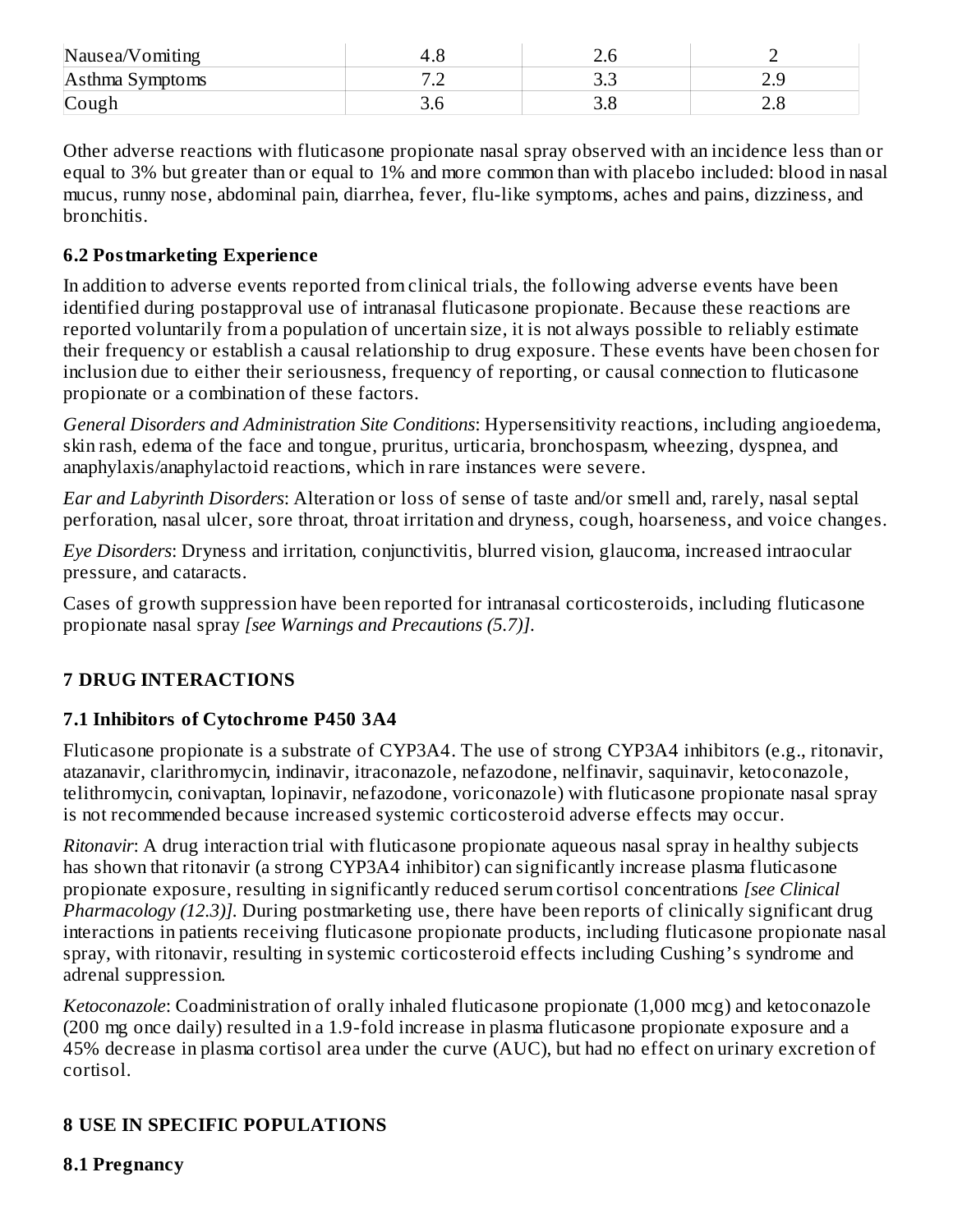## **Teratogenic Effects**

## *Pregnancy Category C*

There are no adequate and well-controlled trials with fluticasone propionate nasal spray in pregnant women. Corticosteroids have been shown to be teratogenic in laboratory animals when administered systemically at relatively low dosage levels. Because animal reproduction studies are not always predictive of human response, fluticasone propionate nasal spray should be used during pregnancy only if the potential benefit justifies the potential risk to the fetus. Women should be advised to contact their physicians if they become pregnant while taking fluticasone propionate nasal spray.

Mice and rats at fluticasone propionate doses approximately 1 and 4 times, respectively, the maximum recommended human daily intranasal dose (MRHDID) for adults (on a mg/m<sup>2</sup> basis at maternal subcutaneous doses of 45 and 100 mcg/kg/day, respectively) showed fetal toxicity characteristic of potent corticosteroid compounds, including embryonic growth retardation, omphalocele, cleft palate, and retarded cranial ossification. No teratogenicity was seen in rats at doses up to 3 times the MRHDID (on a mg/m<sup>2</sup> basis at maternal inhalation doses up to 68.7 mcg/kg/day).

In rabbits, fetal weight reduction and cleft palate were observed at a fluticasone propionate dose approximately 0.3 times the MRHDID for adults (on a mg/m<sup>2</sup> basis at a maternal subcutaneous dose of 4 mcg/kg/day). However, no teratogenic effects were reported at fluticasone propionate doses up to approximately 20 times the MRHDID for adults (on a mg/m<sup>2</sup> basis at a maternal oral dose up to 300 mcg/kg/day). No fluticasone propionate was detected in the plasma in this study, consistent with the established low bioavailability following oral administration *[see Clinical Pharmacology (12.3)].*

Fluticasone propionate crossed the placenta following subcutaneous administration to mice and rats and oral administration to rabbits.

Experience with oral corticosteroids since their introduction in pharmacologic, as opposed to physiologic, doses suggests that rodents are more prone to teratogenic effects from corticosteroids than humans. In addition, because there is a natural increase in corticosteroid production during pregnancy, most women will require a lower exogenous corticosteroid dose and many will not need corticosteroid treatment during pregnancy.

#### **Nonteratogenic Effects**

Hypoadrenalism may occur in infants born of mothers receiving corticosteroids during pregnancy. Such infants should be carefully monitored.

# **8.3 Nursing Mothers**

It is not known whether fluticasone propionate is excreted in human breast milk. However, other corticosteroids have been detected in human milk. Subcutaneous administration to lactating rats of tritiated fluticasone propionate at a dose approximately 0.4 times the MRHDID for adults on a mg/m<sup>2</sup> basis resulted in measurable radioactivity in milk.

Since there are no data from controlled trials on the use of intranasal fluticasone propionate nasal spray by nursing mothers, caution should be exercised when fluticasone propionate nasal spray is administered to a nursing woman.

## **8.4 Pediatric Us e**

The safety and effectiveness of fluticasone propionate nasal spray in children aged 4 years and older have been established*[see Adverse Reactions (6.1), Clinical Pharmacology (12.3)]*. Six hundred fifty (650) subjects aged 4 to 11 years and 440 subjects aged 12 to 17 years were studied in US clinical trials with fluticasone propionate nasal spray. The safety and effectiveness of fluticasone propionate nasal spray in children younger than 4 years have not been established.

*Effects on Growth*: Controlled clinical trials have shown that intranasal corticosteroids may cause a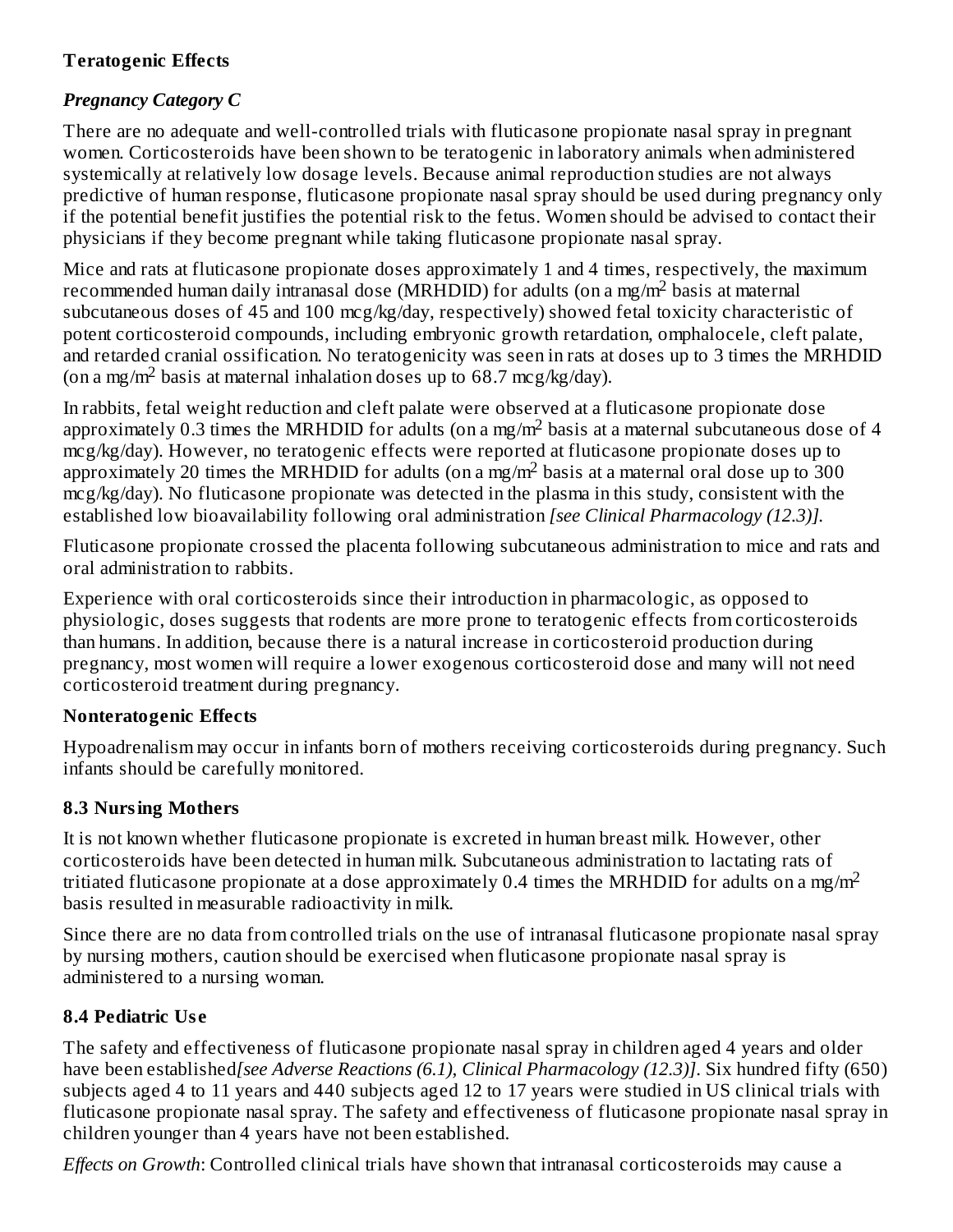reduction in growth velocity when administered to pediatric patients. This effect was observed in the absence of laboratory evidence of hypothalamic-pituitary-adrenal (HPA) axis suppression, suggesting that growth velocity is a more sensitive indicator of systemic corticosteroid exposure in pediatric patients than some commonly used tests of HPA axis function. The long-term effects of this reduction in growth velocity associated with intranasal corticosteroids, including the impact on final adult height, are unknown. The potential for "catch-up" growth following discontinuation of treatment with intranasal corticosteroids has not been adequately studied. The growth of pediatric patients receiving intranasal corticosteroids, including fluticasone propionate nasal spray, should be monitored routinely (e.g., via stadiometry). The potential growth effects of prolonged treatment should be weighed against the clinical benefits obtained and the risks associated with alternative therapies. To minimize the systemic effects of intranasal corticosteroids, including fluticasone propionate nasal spray, each patient's dosage should be titrated to the lowest dosage that effectively controls his/her symptoms.

A 1-year placebo-controlled trial was conducted in 150 pediatric subjects (aged 3 to 9 years) to assess the effect of fluticasone propionate nasal spray (single daily dose of 200 mcg) on growth velocity. From the primary population receiving fluticasone propionate nasal spray (n=56) and placebo (n=52), the point estimate for growth velocity with fluticasone propionate nasal spray was 0.14 cm/year lower than placebo (95% CI:-0.54, 0.27 cm/year). Thus, no statistically significant effect on growth was noted compared with placebo. No evidence of clinically relevant changes in HPA axis function or bone mineral density was observed as assessed by 12-hour urinary cortisol excretion and dual-energy x-ray absorptiometry, respectively.

The potential for fluticasone propionate nasal spray to cause growth suppression in susceptible patients or when given at higher than recommended dosages cannot be ruled out.

## **8.5 Geriatric Us e**

A limited number of subjects aged 65 years and older (n=129) or 75 years and older (n=11) have been treated with fluticasone propionate nasal spray in clinical trials. While the number of subjects is too small to permit separate analysis of efficacy and safety, the adverse reactions reported in this population were similar to those reported by younger patients. In general, dose selection for an elderly patient should be cautious, usually starting at the low end of the dosing range, reflecting the greater frequency of decreased hepatic, renal, or cardiac function, and of concomitant disease or other drug therapy.

## **8.6 Hepatic Impairment**

Formal pharmacokinetic trials using fluticasone propionate nasal spray have not been conducted in subjects with hepatic impairment. Since fluticasone propionate is predominantly cleared by hepatic metabolism, impairment of liver function may lead to accumulation of fluticasone propionate in plasma. Therefore, patients with hepatic disease should be closely monitored.

## **8.7 Renal Impairment**

Formal pharmacokinetic trials using fluticasone propionate nasal spray have not been conducted in subjects with renal impairment.

## **10 OVERDOSAGE**

Chronic overdosage may result in signs/symptoms of hypercorticism *[see Warnings and Precautions (5.5)].* Intranasal administration of 2 mg (10 times the recommended dose) of fluticasone propionate twice daily for 7 days was administered to healthy human volunteers. Adverse events reported with fluticasone propionate were similar to placebo, and no clinically significant abnormalities in laboratory safety tests were observed. Single oral doses up to 16 mg have been studied in human volunteers with no acute toxic effects reported. Repeat oral doses up to 80 mg daily for 10 days in volunteers and repeat oral doses up to 10 mg daily for 14 days in patients were well tolerated. Adverse reactions were of mild or moderate severity, and incidences were similar in active and placebo treatment groups. Acute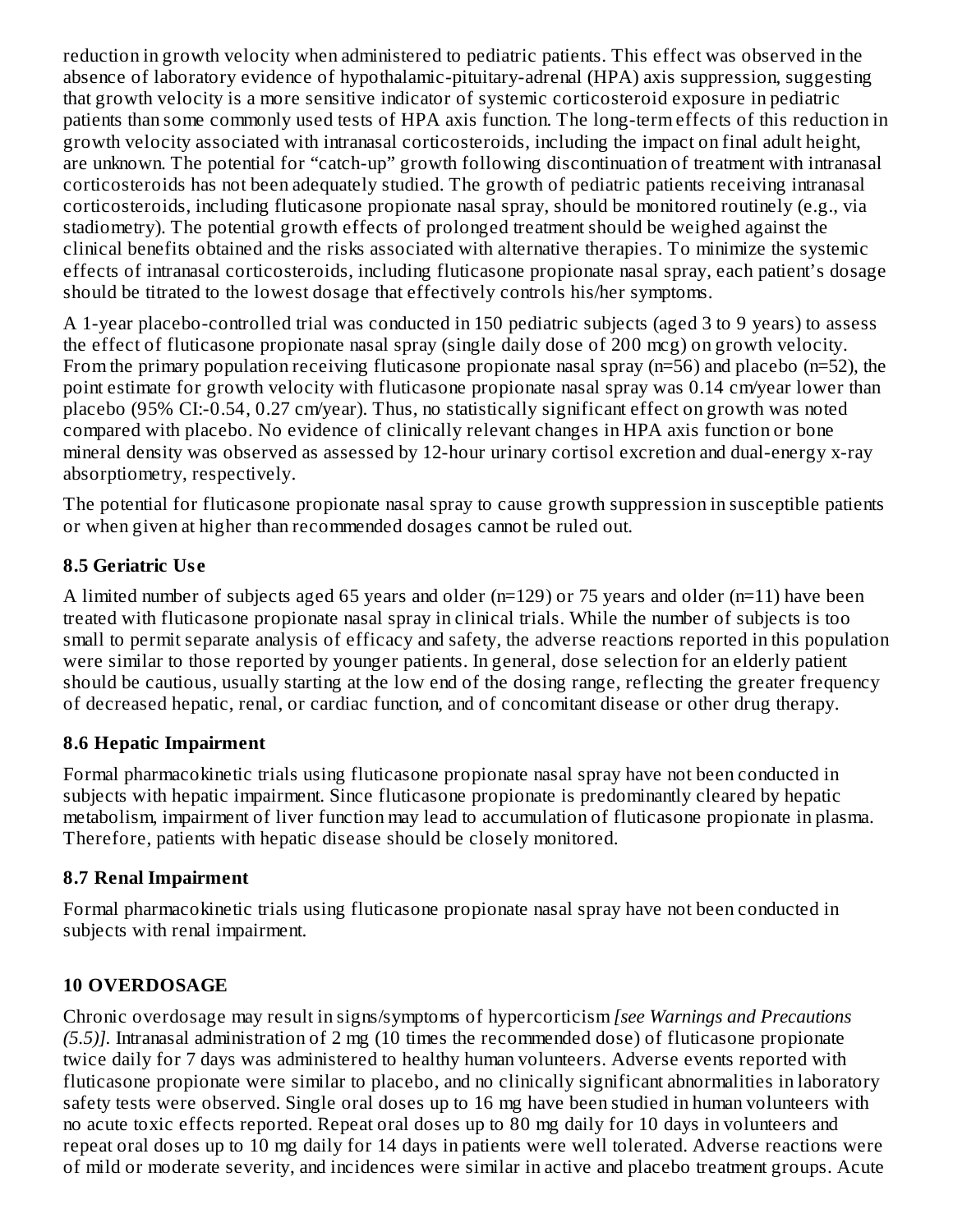overdosage with this dosage form is unlikely since one bottle of fluticasone propionate nasal spray contains approximately 8 mg of fluticasone propionate.

## **11 DESCRIPTION**

The active component of fluticasone propionate nasal spray USP is fluticasone propionate USP, a corticosteroid having the chemical name *S*-(fluoromethyl)6α,9-difluoro-11β-17-dihydroxy-16α-methyl-3-oxoandrosta-1,4-diene-17β-carbothioate, 17-propionate and the following chemical structure:



Fluticasone propionate is a white to off-white powder with a molecular weight of 500.6 and the molecular formula is  $\rm{C_{25}H_{31}F_{3}O_{5}S}.$  It is practically insoluble in water, freely soluble in dimethyl sulfoxide and dimethylformamide, and slightly soluble in methanol and 95% ethanol.

Fluticasone propionate nasal spray, 50 mcg is an aqueous suspension of microfine fluticasone propionate for topical administration to the nasal mucosa by means of a metering, atomizing spray pump. Fluticasone propionate nasal spray also contains 0.02% w/w benzalkonium chloride, dextrose, microcrystalline cellulose and carboxymethylcellulose sodium, 0.25% w/w phenylethyl alcohol and polysorbate 80 and has a pH between 5 and 7.

After initial priming, each actuation delivers 50 mcg of fluticasone propionate in 100 mg of formulation through the nasal adapter.

# **12 CLINICAL PHARMACOLOGY**

## **12.1 Mechanism of Action**

Fluticasone propionate is a synthetic, trifluorinated corticosteroid with anti-inflammatory activity. Fluticasone propionate has been shown *in vitro* to exhibit a binding affinity for the human glucocorticoid receptor that is 18 times that of dexamethasone, almost twice that of beclomethasone-17 monopropionate (BMP), the active metabolite of beclomethasone dipropionate, and over 3 times that of budesonide. Data from the McKenzie vasoconstrictor assay in man are consistent with these results. The clinical significance of these findings is unknown.

The precise mechanism through which fluticasone propionate affects rhinitis symptoms is not known. Corticosteroids have been shown to have a wide range of effects on multiple cell types (e.g., mast cells, eosinophils, neutrophils, macrophages, lymphocytes) and mediators (e.g., histamine, eicosanoids, leukotrienes, cytokines) involved in inflammation. In 7 trials in adults, fluticasone propionate nasal spray has decreased nasal mucosal eosinophils in 66% of patients (35% for placebo) and basophils in 39% of patients (28% for placebo). The direct relationship of these findings to long-term symptom relief is not known.

## **12.2 Pharmacodynamics**

*HPA Axis Effect*: The potential systemic effects of fluticasone propionate nasal spray on the HPA axis were evaluated. Fluticasone propionate nasal spray given as 200 mcg once daily or 400 mcg twice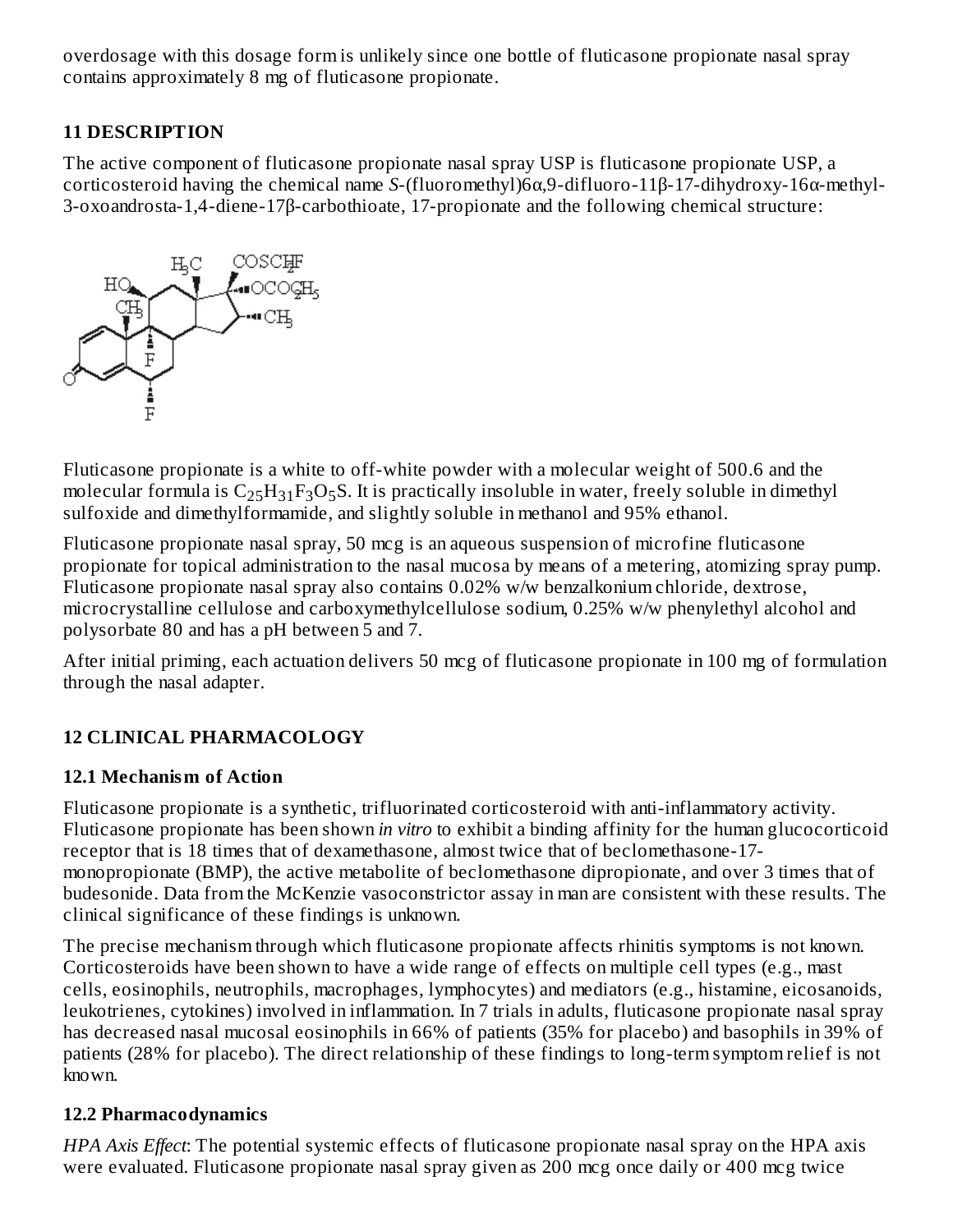daily was compared with placebo or oral prednisone 7.5 or 15 mg given in the morning. Fluticasone propionate nasal spray at either dosage for 4 weeks did not affect the adrenal response to 6-hour cosyntropin stimulation, while both dosages of oral prednisone significantly reduced the response to cosyntropin.

*Cardiac Electrophysiology*: A study specifically designed to evaluate the effect of fluticasone propionate nasal spray on the QT interval has not been conducted.

## **12.3 Pharmacokinetics**

The activity of fluticasone propionate nasal spray is due to the parent drug, fluticasone propionate. Due to the low bioavailability by the intranasal route, the majority of the pharmacokinetic data was obtained via other routes of administration.

*Absorption*: Indirect calculations indicate that fluticasone propionate delivered by the intranasal route has an absolute bioavailability averaging less than 2%. Trials using oral dosing of labeled and unlabeled drug have demonstrated that the oral systemic bioavailability of fluticasone propionate is negligible (<1%), primarily due to incomplete absorption and presystemic metabolism in the gut and liver. After intranasal treatment of patients with rhinitis for 3 weeks, fluticasone propionate plasma concentrations were above the level of detection (50 pg/mL) only when recommended doses were exceeded and then only in occasional samples at low plasma levels.

*Distribution*: Following intravenous administration, the initial disposition phase for fluticasone propionate was rapid and consistent with its high lipid solubility and tissue binding. The volume of distribution averaged 4.2 L/kg.

The percentage of fluticasone propionate bound to human plasma proteins averaged 99%. Fluticasone propionate is weakly and reversibly bound to erythrocytes and is not significantly bound to human transcortin.

*Elimination*: Following intravenous dosing, fluticasone propionate showed polyexponential kinetics and had a terminal elimination half-life of approximately 7.8 hours. The total blood clearance of fluticasone propionate is high (average: 1,093 mL/min), with renal clearance accounting for less than 0.02% of the total.

Metabolism: The only circulating metabolite detected in man is the 17β-carboxylic acid derivative of fluticasone propionate, which is formed through the CYP3A4 pathway. This metabolite had less affinity (approximately 1/2,000) than the parent drug for the glucocorticoid receptor of human lung cytosol *in vitro* and negligible pharmacological activity in animal studies. Other metabolites detected *in vitro* using cultured human hepatoma cells have not been detected in man.

Excretion:Less than 5% of a radiolabeled oral dose was excreted in the urine as metabolites, with the remainder excreted in the feces as parent drug and metabolites.

*Special Populations*: Fluticasone propionate nasal spray was not studied in any special populations, and no gender-specific pharmacokinetic data have been obtained.

*Drug Interactions*: Inhibitors of Cytochrome P450 3A4: *Ritonavir*: Fluticasone propionate is a substrate of CYP3A4. Coadministration of fluticasone propionate and the strong CYP3A4 inhibitor, ritonavir, is not recommended based upon a multiple-dose, crossover drug interaction trial in 18 healthy subjects. Fluticasone propionate aqueous nasal spray (200 mcg once daily) was coadministered for 7 days with ritonavir (100 mg twice daily). Plasma fluticasone propionate concentrations following fluticasone propionate aqueous nasal spray alone were undetectable (<10 pg/mL) in most subjects, and when concentrations were detectable, peak levels ( $\rm{C_{max}}$ ) averaged 11.9 pg/mL (range: 10.8 to 14.1 pg/mL) and  $\mathrm{AUC_{(0\text{-}t)}}$  averaged 8.43 pg•h/mL (range: 4.2 to 18.8 pg•h/mL). Fluticasone propionate  $\mathrm{C_{max}}$  and  $\text{AUC}_{(0\text{-}t)}$  increased to 318 pg/mL (range: 110 to 648 pg/mL) and 3,102.6 pg•h/mL (range: 1,207.1 to 5,662.0 pg•h/mL), respectively, after coadministration of ritonavir with fluticasone propionate aqueous nasal spray. This significant increase in plasma fluticasone propionate exposure resulted in a significant decrease (86%) in serum cortisol AUC.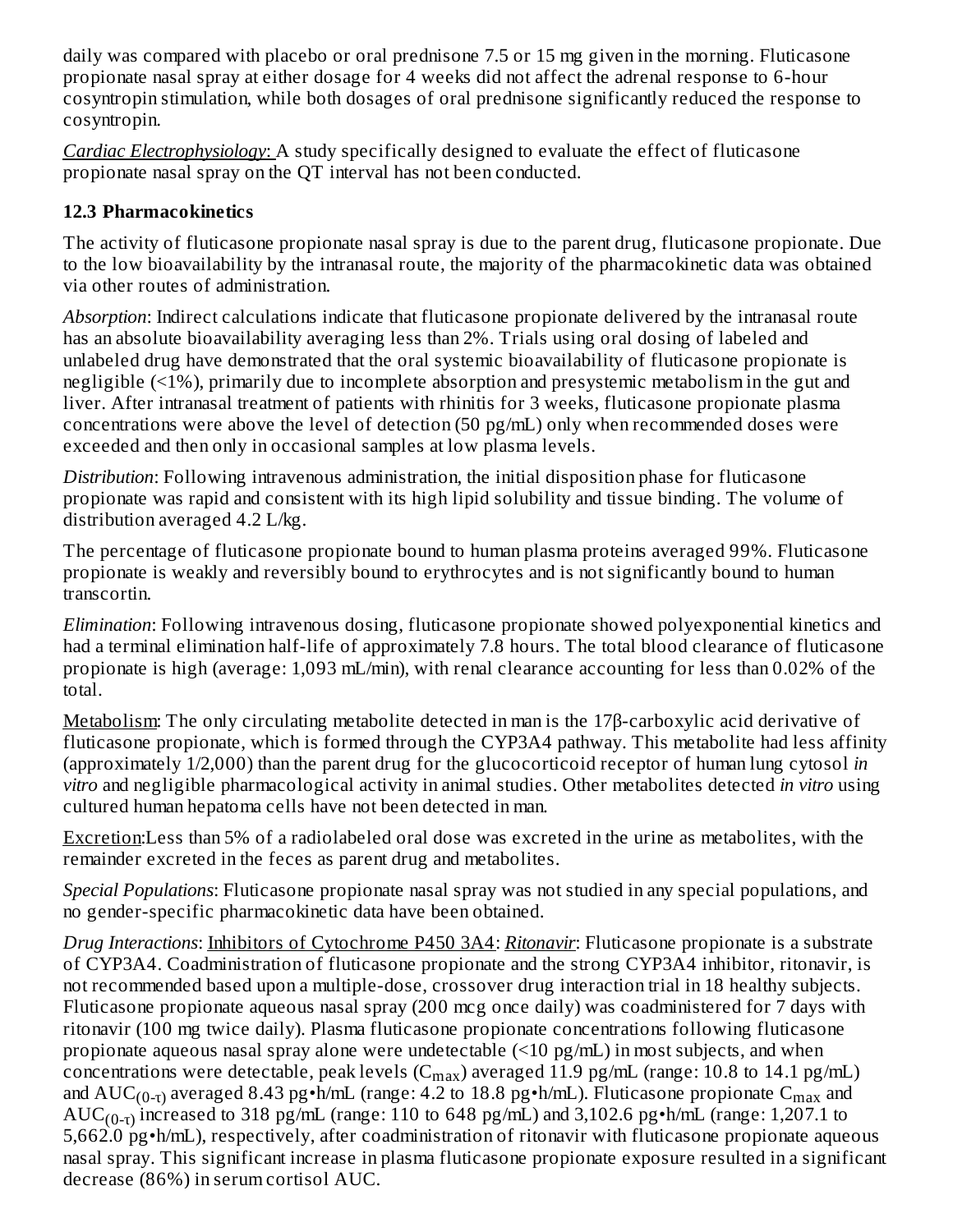*Ketoconazole*: Coadministration of orally inhaled fluticasone propionate (1,000 mcg) and ketoconazole (200 mg once daily) resulted in a 1.9-fold increase in plasma fluticasone propionate exposure and a 45% decrease in plasma cortisol AUC, but had no effect on urinary excretion of cortisol.

*Erythromycin*: In a multiple-dose drug interaction study, coadministration of orally inhaled fluticasone propionate (500 mcg twice daily) and erythromycin (333 mg 3 times daily) did not affect fluticasone propionate pharmacokinetics.

## **13 NONCLINICAL TOXICOLOGY**

decrease (86%) in serum cortisol AUC.

#### **13.1 Carcinogenesis, Mutagenesis, Impairment of Fertility**

Fluticasone propionate demonstrated no tumorigenic potential in mice at oral doses up to 1,000 mcg/kg (approximately 20 times the MRHDID in adults and approximately 10 times the MRHDID in children on  $\frac{1}{\pi}$  a mcg/m<sup>2</sup> basis) for 78 weeks or in rats at inhalation doses up to 57 mcg/kg (approximately 2 times the MRHDID in adults and approximately equivalent to the MRHDID in children on a mcg/m<sup>2</sup> basis) for 104 weeks.

Fluticasone propionate did not induce gene mutation in prokaryotic or eukaryotic cells *in vitro*. No significant clastogenic effect was seen in cultured human peripheral lymphocytes *in vitro* or in the mouse micronucleus test.

No evidence of impairment of fertility was observed in male and female rats at subcutaneous doses up to 50 mcg/kg (approximately 2 times the MRHDID in adults on a mcg/m<sup>2</sup> basis). Prostate weight was significantly reduced at a subcutaneous dose of 50 mcg/kg.

## **14 CLINICAL STUDIES**

*Perennial Nonallergic Rhinitis*: Three randomized, double-blind, parallel-group, vehicle placebocontrolled trials were conducted in 1,191 subjects to investigate regular use of fluticasone propionate nasal spray in subjects with perennial nonallergic rhinitis. These trials evaluated subject-rated total nasal symptom scores (TNSS) that included nasal obstruction, postnasal drip, rhinorrhea in subjects treated for 28 days of double-blind therapy and in 1 of the 3 trials for 6 months of open-label treatment. Two of these trials demonstrated that subjects treated with fluticasone propionate nasal spray (100 mcg twice daily) exhibited statistically significant decreases in TNSS compared with subjects treated with vehicle.

## **16 HOW SUPPLIED/STORAGE AND HANDLING**

**Fluticasone Propionate Nasal Spray USP, 50 mcg** is supplied in an amber glass bottle fitted with a white metering atomizing pump, white nasal adapter fitted with a clear plastic dust cap, and a green safety clip, in a box of one (NDC 63187-806-16) with FDA-approved Patient Labeling (see Patient Instructions for Use for proper actuation of the device). Each bottle contains a net fill weight of 16 g and will provide 120 actuations. Each actuation delivers 50 mcg of fluticasone propionate in 100 mg of formulation through the nasal adapter. The correct amount of medication in each spray cannot be assured after 120 sprays even though the bottle is not completely empty. The bottle should be discarded when the labeled number of actuations has been used.

Store between 4° and 30°C (39° and 86°F).

# **17 PATIENT COUNSELING INFORMATION**

## *Advise the patient to read the FDA-approved patient labeling (Patient Information and Instructions for Use).*

*Local Nasal Effects*: Inform patients that treatment with fluticasone propionate nasal spray may lead to adverse reactions, which include epistaxis and nasal ulceration. *Candida* infection may also occur with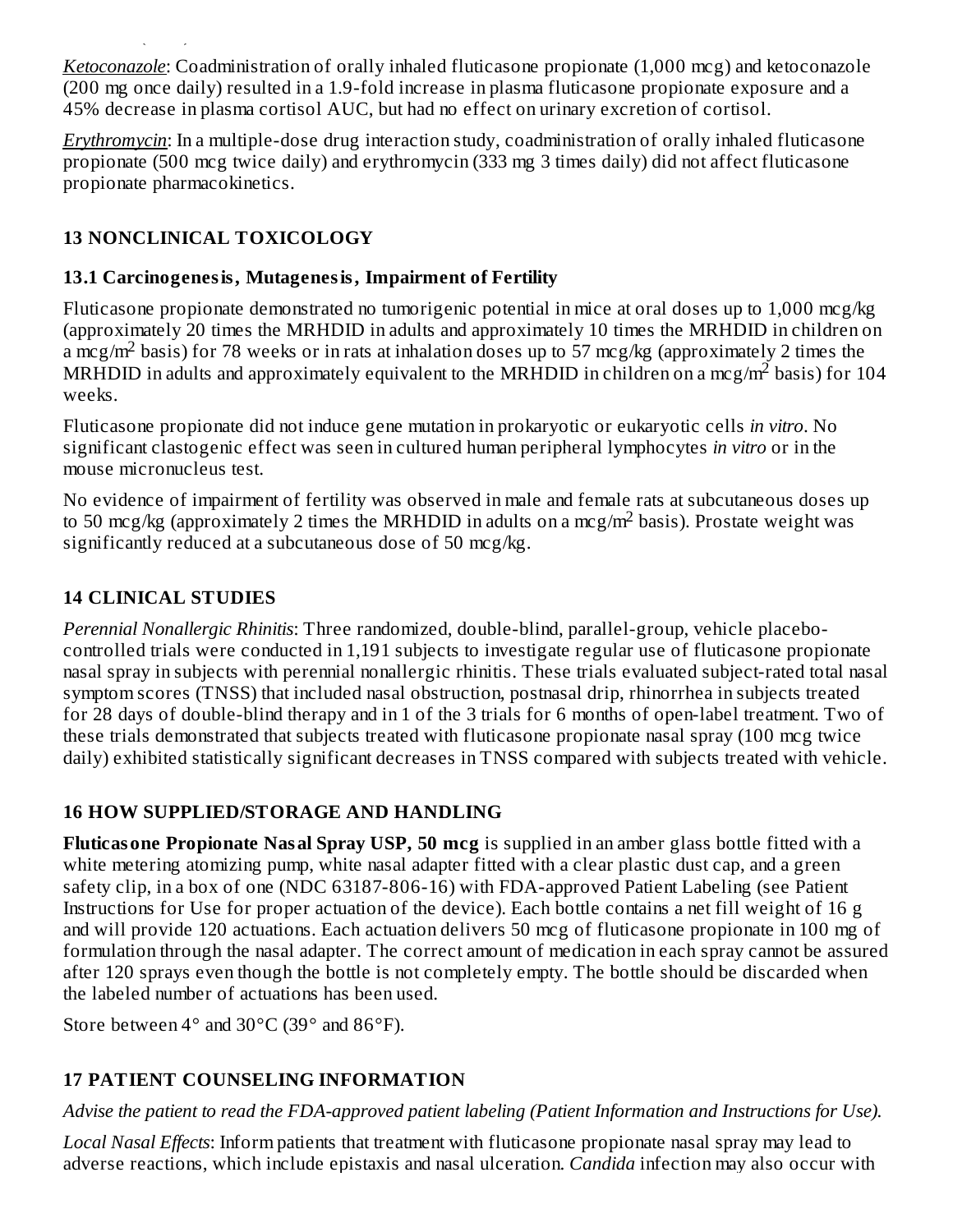treatment with fluticasone propionate nasal spray. In addition, fluticasone propionate nasal spray has been associated with nasal septal perforation and impaired wound healing. Patients who have experienced recent nasal ulcers, nasal surgery, or nasal trauma should not use fluticasone propionate nasal spray until healing has occurred *[see Warnings and Precautions (5.1)]*.

*Glaucoma and Cataracts*: Inform patients that glaucoma and cataracts are associated with nasal and inhaled corticosteroid use. Advise patients to notify their healthcare providers if a change in vision is noted while using fluticasone propionate nasal spray *[see Warnings and Precautions (5.2)]*.

*Hypersensitivity Reactions, including Anaphylaxis*: Inform patients that hypersensitivity reactions, including anaphylaxis, angioedema, urticaria, contact dermatitis, and rash, may occur after administration of fluticasone propionate nasal spray. If such reactions occur, patients should discontinue use of fluticasone propionate nasal spray *[see Warnings and Precautions (5.3)].*

*Immunosuppression*: Warn patients who are on immunosuppressant doses of corticosteroids to avoid exposure to chickenpox or measles and if they are exposed to consult their healthcare provider without delay. Inform patients of potential worsening of existing tuberculosis; fungal, bacterial, viral, or parasitic infections; or ocular herpes simplex *[see Warnings and Precautions (5.4)]*.

*Reduced Growth Velocity*: Advise parents that fluticasone propionate nasal spray may cause a reduction in growth velocity when administered to pediatric patients. Physicians should closely follow the growth of children and adolescents taking corticosteroids by any route *[see Warnings and Precautions (5.7), Pediatric Use (8.4)]*.

*Use Daily for Best Effect*: Inform patients that they should use fluticasone propionate nasal spray on a regular basis. Fluticasone propionate nasal spray, like other corticosteroids, does not have an immediate effect on rhinitis symptoms. Maximum benefit may not be reached for several days. Patients should not increase the prescribed dosage but should contact their healthcare providers if symptoms do not improve or if the condition worsens.

*Keep Spray Out of Eyes and Mouth*: Inform patients to avoid spraying fluticasone propionate nasal spray in their eyes and mouth.

Distr. by: **West-Ward**

#### **Pharmaceuticals Corp.**

Eatontown, NJ 07724

**10002064/08**

**Revis ed March 2016**

#### **Patient Information**

#### **Fluticasone Propionate Nasal Spray USP, 50 mcg**

#### **(FLOO-tih-kah-sone)**

Read the Patient Information that comes with fluticasone propionate nasal spray before you start using it and each time you get a refill. There may be new information. This Patient Information does not take the place of talking to your healthcare provider about your medical condition or treatment.

#### **What is fluticasone propionate nasal spray?**

Fluticasone propionate nasal spray is a prescription medicine used to treat non-allergy nasal symptoms such as runny nose, stuffy nose, sneezing, and nasal itching in adults and children aged 4 years and older.

It is not known if fluticasone propionate nasal spray is safe and effective in children younger than 4 years of age.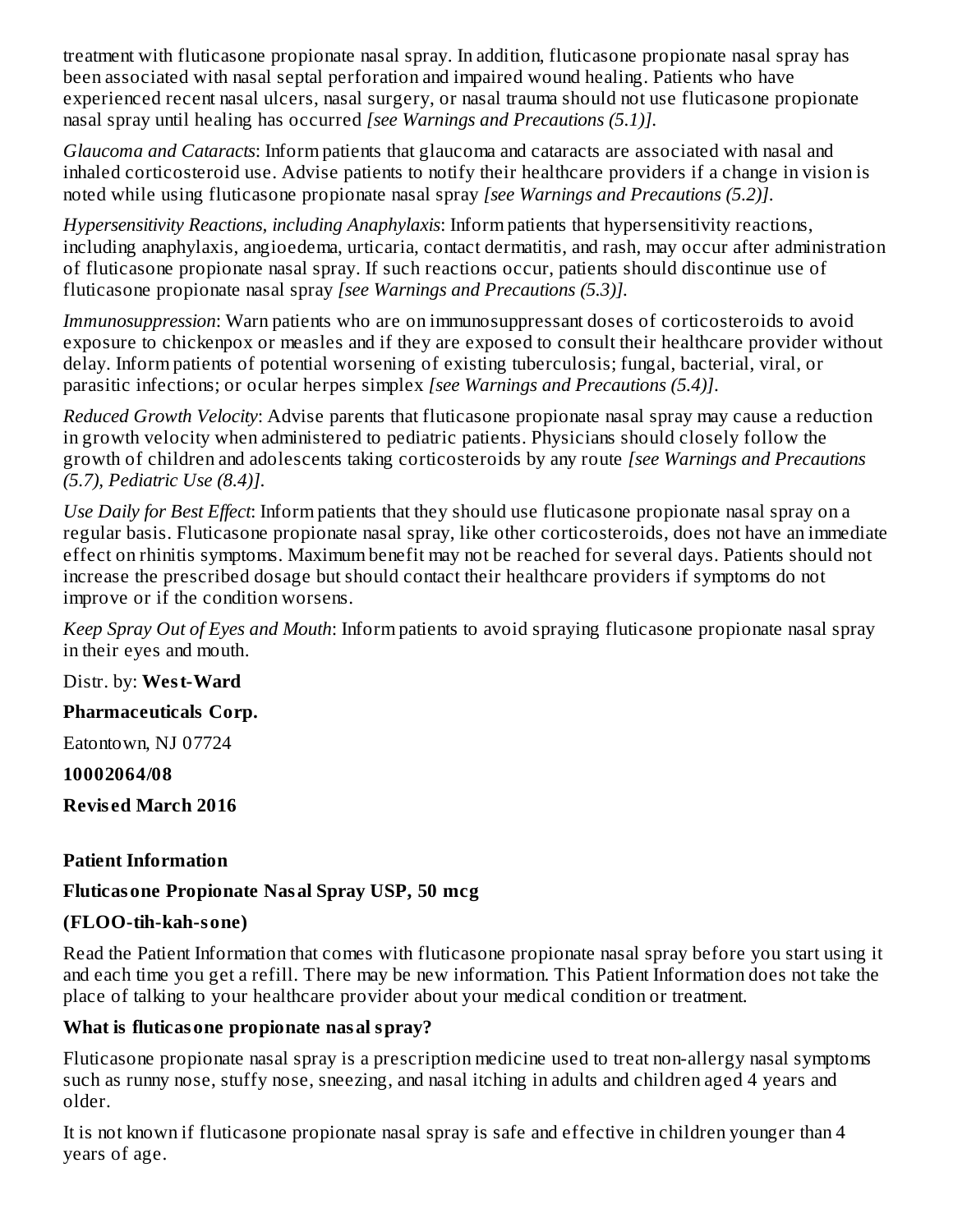## **Who should not us e fluticasone propionate nasal spray?**

Do not use fluticasone propionate nasal spray if you are allergic to fluticasone propionate or any of the ingredients in fluticasone propionate nasal spray. See "What are the ingredients in fluticasone propionate nasal spray?" below for a complete list of ingredients.

## **What should I tell my healthcare provider before using fluticasone propionate nasal spray?**

# **Tell your healthcare provider about all of your health conditions, including if you:**

- have or have had nasal sores, nasal surgery, or nasal injury.
- have eye problems, such as cataracts or glaucoma.
- have an immune system problem.
- are allergic to any of the ingredients in fluticasone propionate nasal spray, any other medicines, or food products. See **"What are the ingredients in fluticasone propionate nasal spray?"** below for a complete list of ingredients.
- have any type of viral, bacterial, or fungal infection.
- are exposed to chickenpox or measles.
- have any other medical conditions.
- are pregnant or planning to become pregnant. It is not known if fluticasone propionate nasal spray may harm your unborn baby.
- are breastfeeding or plan to breastfeed. It is not known if fluticasone propionate nasal spray passes into your breast milk and if it can harm your baby.

**Tell your healthcare provider about all the medicines you take,** including prescription and over-thecounter medicines, vitamins, and herbal supplements. Fluticasone propionate nasal spray and certain other medicines may interact with each other. This may cause serious side effects. Especially, tell your healthcare provider if you take antifungal or anti-HIV medicines.

Know the medicines you take. Keep a list of them to show your healthcare provider and pharmacist when you get a new medicine.

# **How should I us e fluticasone propionate nasal spray?**

#### **Read the step-by-step instructions for using fluticasone propionate nasal spray at the end of this Patient Information.**

- Fluticasone propionate nasal spray is for use in your nose only. Do not spray it in your eyes or mouth.
- Children should use fluticasone propionate nasal spray with an adult's help, as instructed by the child's healthcare provider.
- Use fluticasone propionate nasal spray exactly as your healthcare provider tells you. Do not use fluticasone propionate nasal spray more often than prescribed.
- Fluticasone propionate nasal spray may take several days of regular use for your rhinitis symptoms to get better. If your symptoms do not improve or get worse, call your healthcare provider.
- You will get the best results if you keep using fluticasone propionate nasal spray regularly each day without missing a dose. After you begin to feel better, your healthcare provider may decrease your dose. **Do not** stop using fluticasone propionate nasal spray unless your healthcare provider tells you to do so.

# **What are the possible side effects of fluticasone propionate nasal spray?**

**Fluticasone propionate nasal spray may caus e s erious side effects, including:**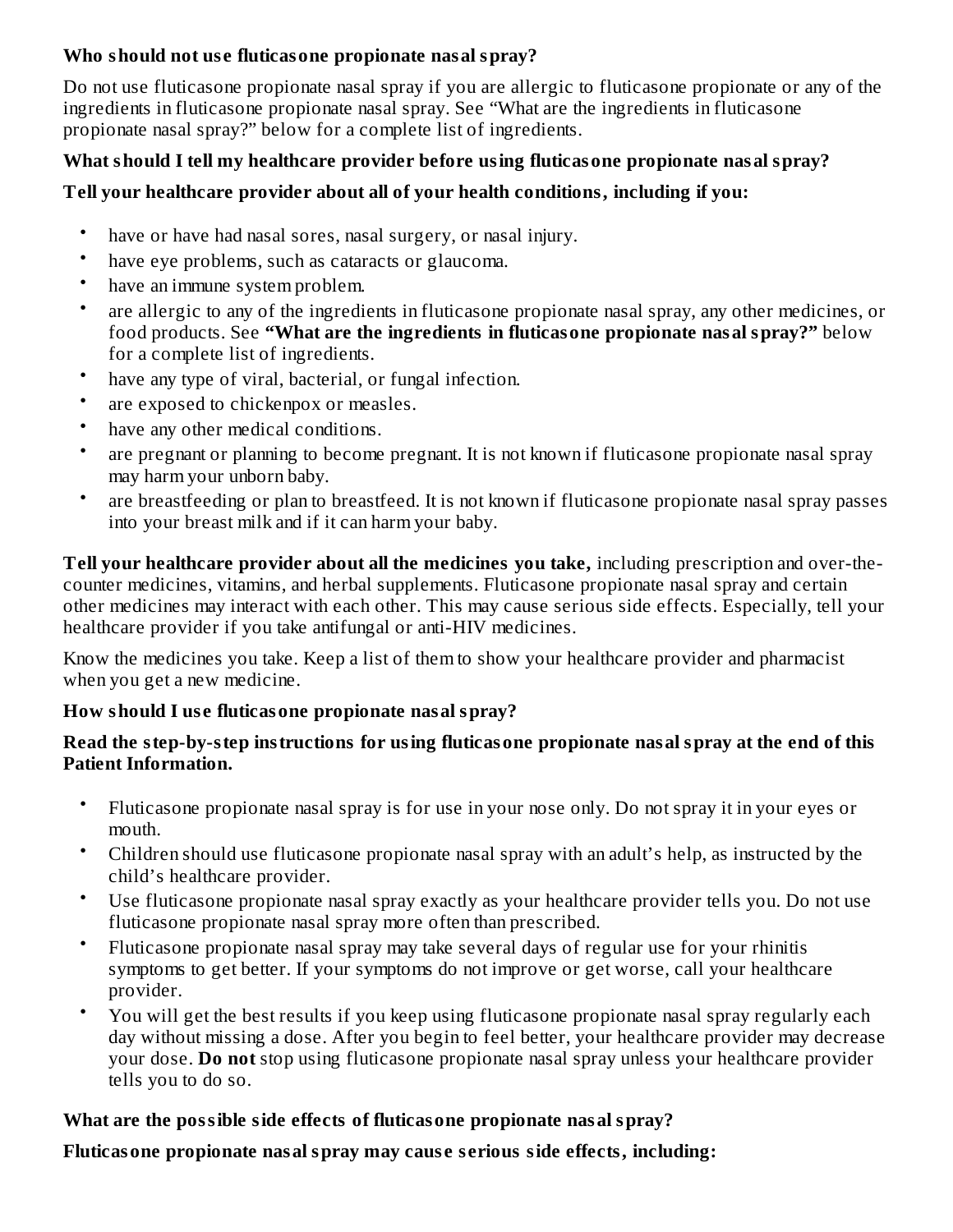**nos e problems.** Nose problems may include:

• **nos e bleeds.**

•

- **sores (ulcers) in your nos e.**
- **a certain fungal infection in your nos e, mouth, and/or throat (thrush).**
- **hole in the cartilage of your nos e (nasal s eptal perforation).**

Symptoms of nasal septal perforation may include:

- crusting in the nose
- nose bleeds
- runny nose
- whistling sound when you breathe
- **slow wound healing.** You should not use fluticasone propionate nasal spray until your nose has healed if you have a sore in your nose, have had surgery on your nose, or if your nose has been injured.
- **eye problems including glaucoma and cataracts.** You should have regular eye exams while you use fluticasone propionate nasal spray.
- **s erious allergic reactions.** Call your healthcare provider or get emergency medical care if you get any of the following signs of a serious allergic reaction:
	- rash
	- hives
	- swelling of your face, mouth, and tongue
	- breathing problems

• **weakened immune system and increas ed chance of getting infections**

**(immunosuppression).** Taking medicines that weaken your immune system makes you more likely to get infections and can make certain infections worse. These infections may include tuberculosis (TB), ocular herpes simplex infections, and infections caused by fungi, bacteria, viruses, and parasites. Avoid contact with people who have a contagious disease such as chickenpox or measles while using fluticasone propionate nasal spray. If you come in contact with someone who has chickenpox or measles call your healthcare provider right away. Symptoms of an infection may include:

- fever
- feeling tired
- pain
- nausea
- aches
- vomiting
- chills

•

**lowered steroid hormone levels (adrenal insufficiency).** Adrenal insufficiency happens when your adrenal glands do not make enough steroid hormones. This can happen when you stop taking oral corticosteroid medicines (such as prednisone) and start taking medicine containing an inhaled steroid (such as fluticasone propionate nasal spray). Symptoms of adrenal insufficiency may include: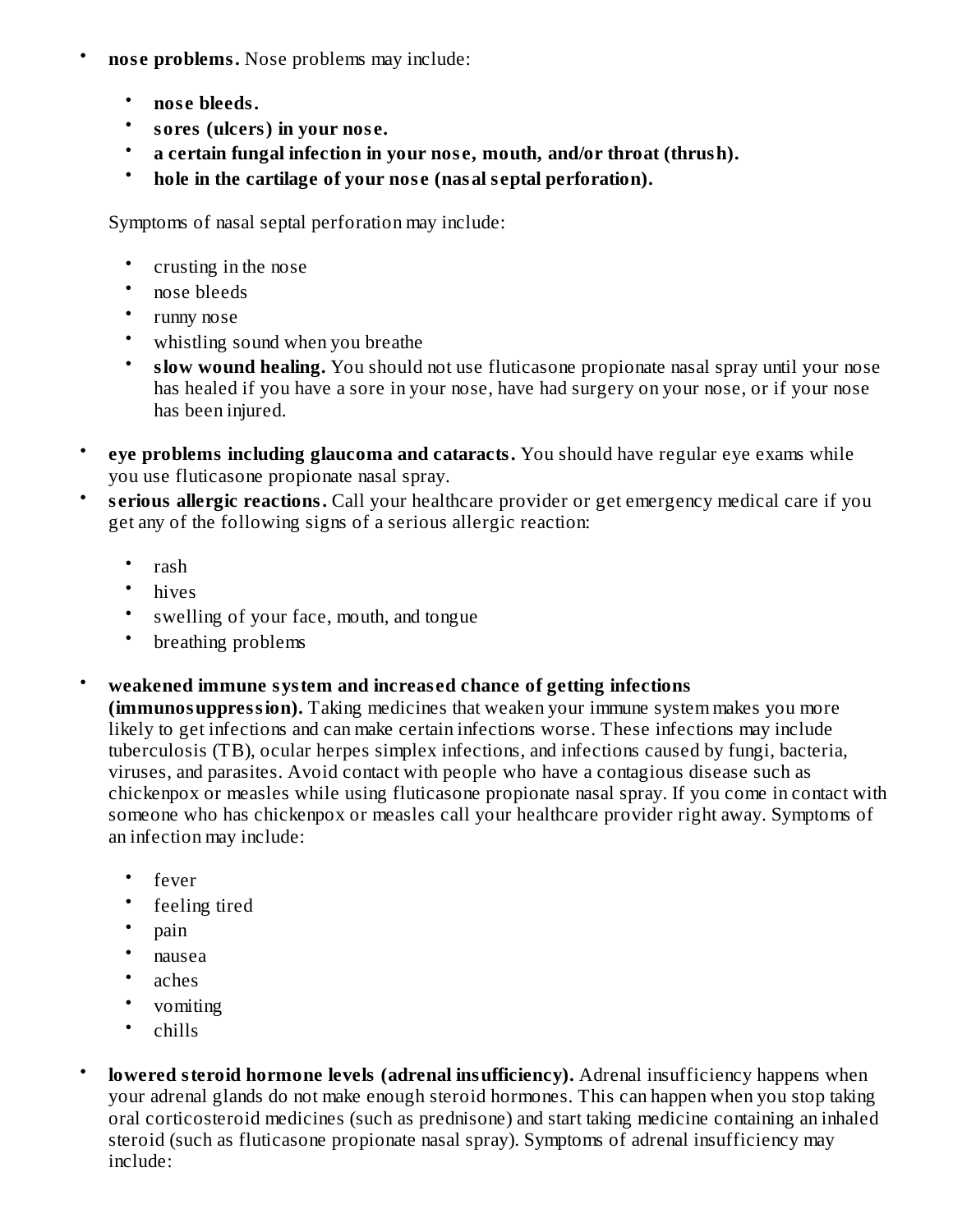- feeling tired
- lack of energy
- weakness
- nausea and vomiting
- low blood pressure
- **slowed growth in children.** A child's growth should be checked often.

#### **The most common side effects of fluticasone propionate nasal spray include:**

• headache

•

- nausea and vomiting
- sore throat
- trouble breathing
- nose bleeds
- cough
- nose burning or itching

Tell your healthcare provider about any side effect that bothers you or does not go away.

These are not all the side effects with fluticasone propionate nasal spray. Ask your healthcare provider or pharmacist for more information.

Call your doctor for medical advice about side effects. You may report side effects to FDA at 1-800- FDA-1088.

#### **How do I store Fluticasone Propionate Nasal Spray?**

• Store fluticasone propionate nasal spray between 39° and 86°F (4° and 30°C).

#### **Keep fluticasone propionate nasal spray and all medicines out of the reach of children.**

#### **General information about the safe and effective us e of fluticasone propionate nasal spray.**

Medicines are sometimes prescribed for purposes not mentioned in a Patient Information leaflet. Do not use fluticasone propionate nasal spray for a condition for which it was not prescribed. Do not give your fluticasone propionate nasal spray to other people, even if they have the same condition that you have. It may harm them.

This Patient Information leaflet summarizes the most important information about fluticasone propionate nasal spray. If you would like more information, talk with your healthcare provider. You can ask your pharmacist or healthcare provider for information about fluticasone propionate nasal spray that was written for healthcare professionals.

For more information about fluticasone propionate nasal spray, call 1-800-962-8364.

#### **What are the ingredients in fluticasone propionate nasal spray?**

Active ingredient: fluticasone propionate USP.

Inactive ingredients: 0.02% w/w benzalkonium chloride, dextrose, microcrystalline cellulose and carboxymethylcellulose sodium, 0.25% w/w phenylethyl alcohol and polysorbate 80.

## **Instructions for Us e**

**Fluticasone Propionate Nasal Spray USP, 50 mcg**

**(FLOO-tih-kah-sone)**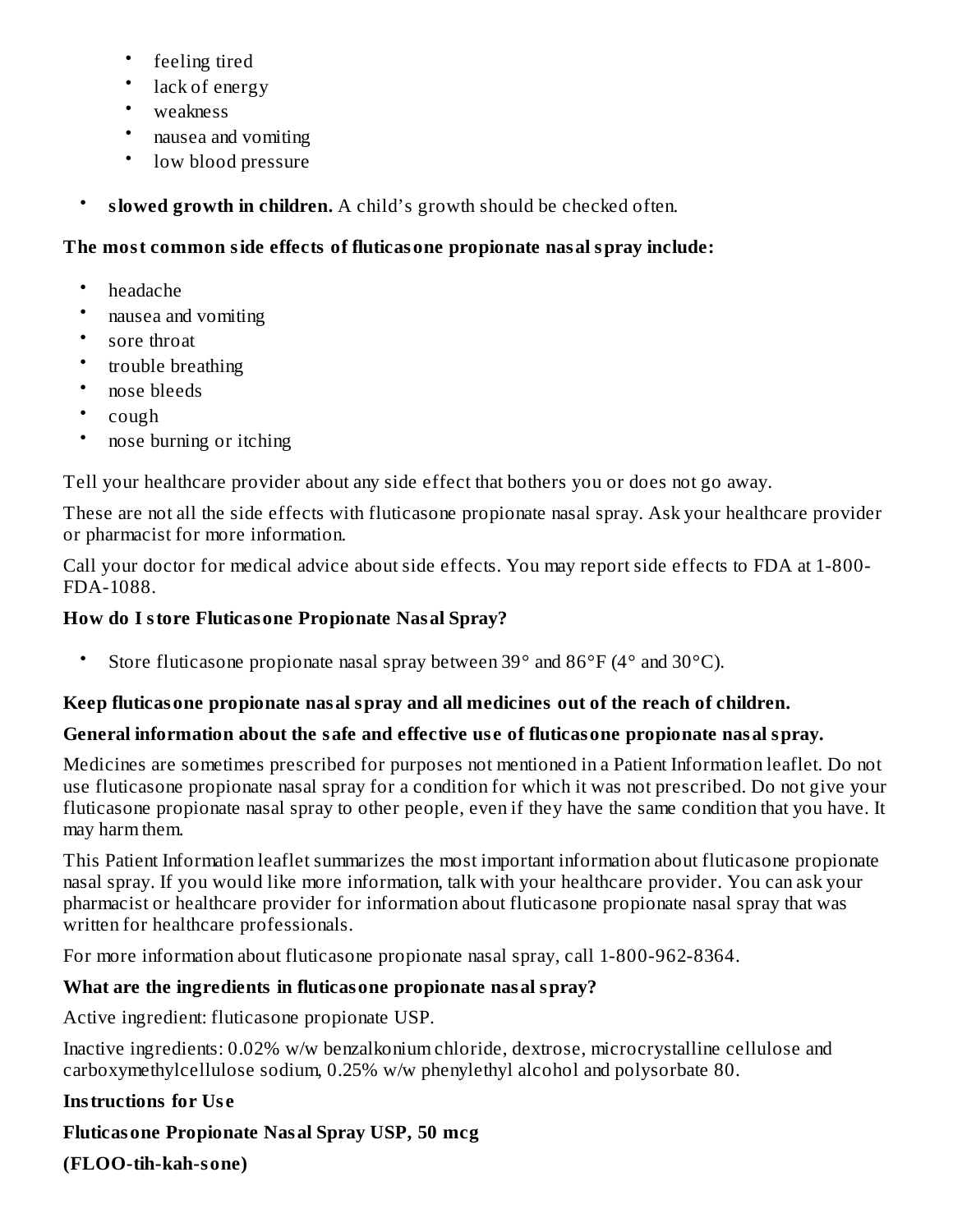**Fluticasone propionate nasal spray is for us e in your nos e only.**

**Read this information before you start using your fluticasone propionate nasal spray.**

**Your fluticasone propionate nasal spray must be primed before you us e it for the first time and when you have not us ed it for a week or more.**

**How to prime your fluticasone propionate nasal spray:**

• Shake the bottle gently and then remove the dust cap and the safety clip (Figure 1).



Figure 1

- Hold the bottle as shown (Figure 2) with the nasal applicator pointing away from you and with your forefinger and middle finger on either side of the nasal applicator and your thumb underneath the bottle.
- Press down and release **6** times until a fine spray appears (Figure 2). The pump is now ready for use.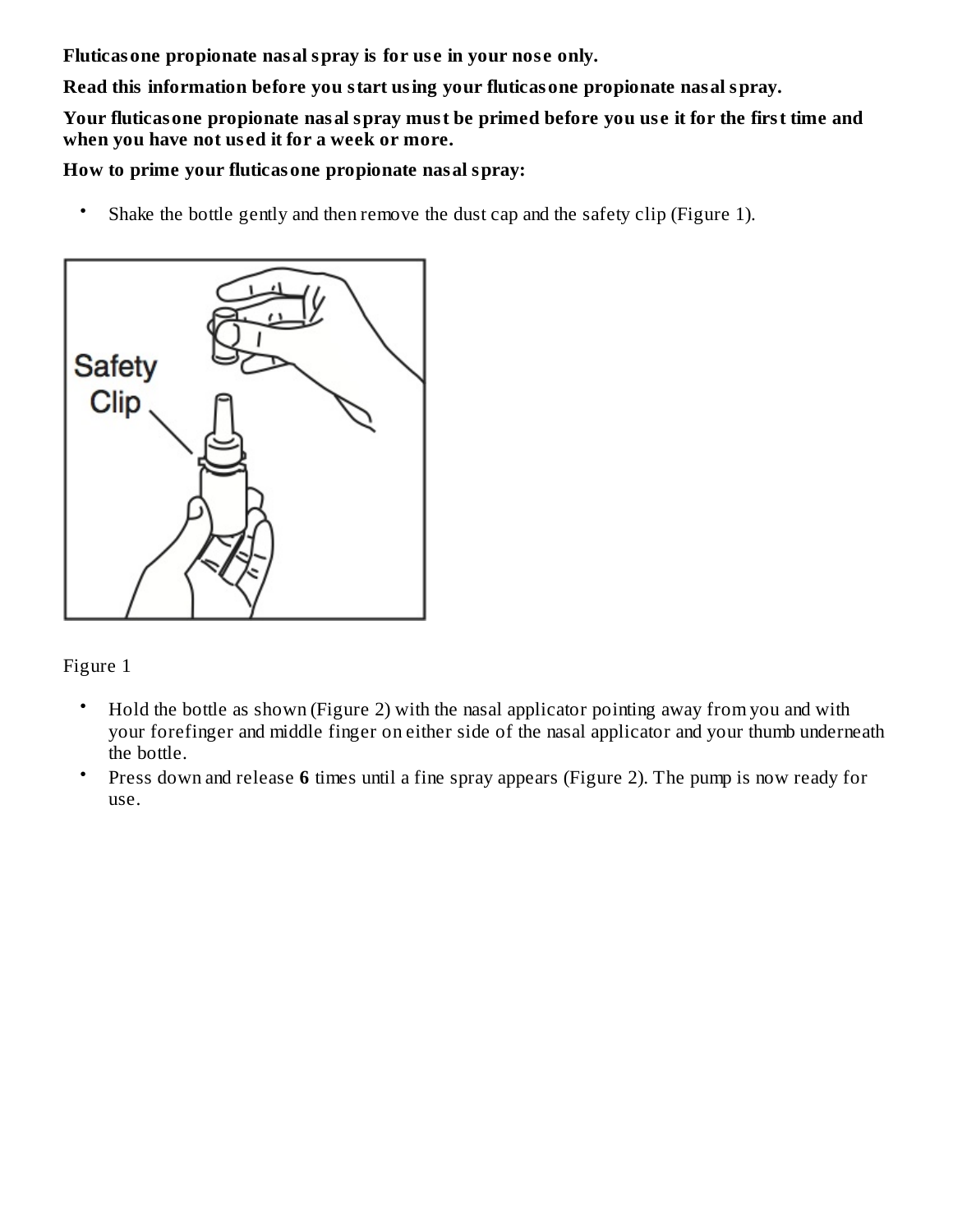



#### **Using your fluticasone propionate nasal spray:**

**Step 1:** Blow your nose to clear your nostrils.

**Step 2:** Close **1** nostril. Tilt your head forward slightly and, keeping the bottle upright, carefully insert the nasal applicator into the other nostril (Figure 3).



Figure 3

**Step 3**: Start to breathe in through your nose, and while breathing in press firmly and quickly down **1** time on the applicator to release the spray. To get a full dose, use your forefinger and middle finger to spray while supporting the base of the bottle with your thumb. Avoid spraying in eyes. Breathe in gently through the nostril (Figure 4).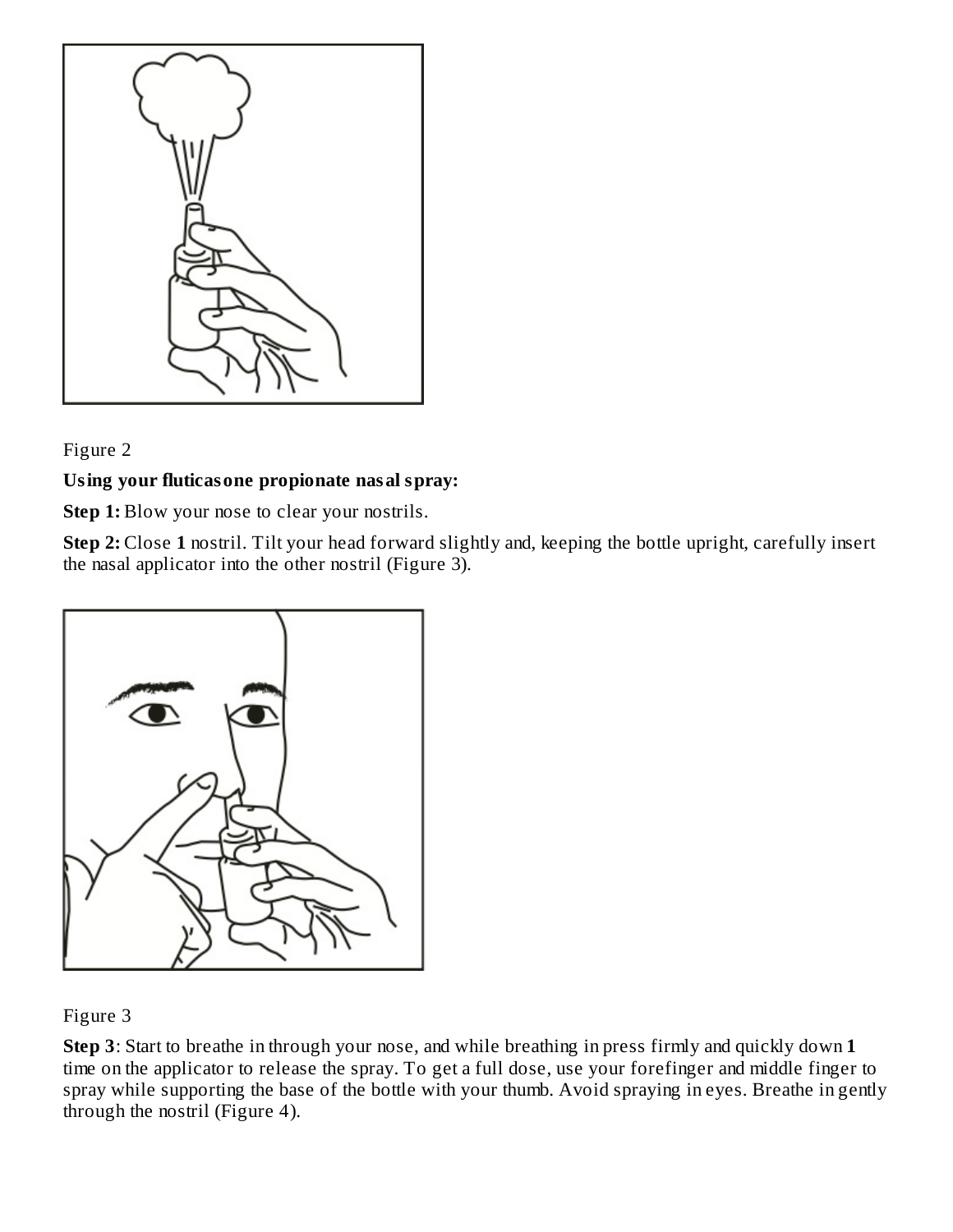

Figure 4

**Step 4**: Breathe out through your mouth.

**Step 5**: If a second spray is required in that nostril, repeat steps **2** through **4**.

**Step 6**: Repeat steps **2** through **5** in the other nostril.

**Step 7**: Wipe the nasal applicator with a clean tissue and replace the dust cap and the safety clip (Figure 5).



Figure 5

Do not use this bottle for more than the labeled number of sprays even though the bottle is not completely empty. Before you throw the bottle away, you should talk to your healthcare provider to see if a refill is needed. Do not take extra doses or stop taking fluticasone propionate nasal spray without talking to your healthcare provider.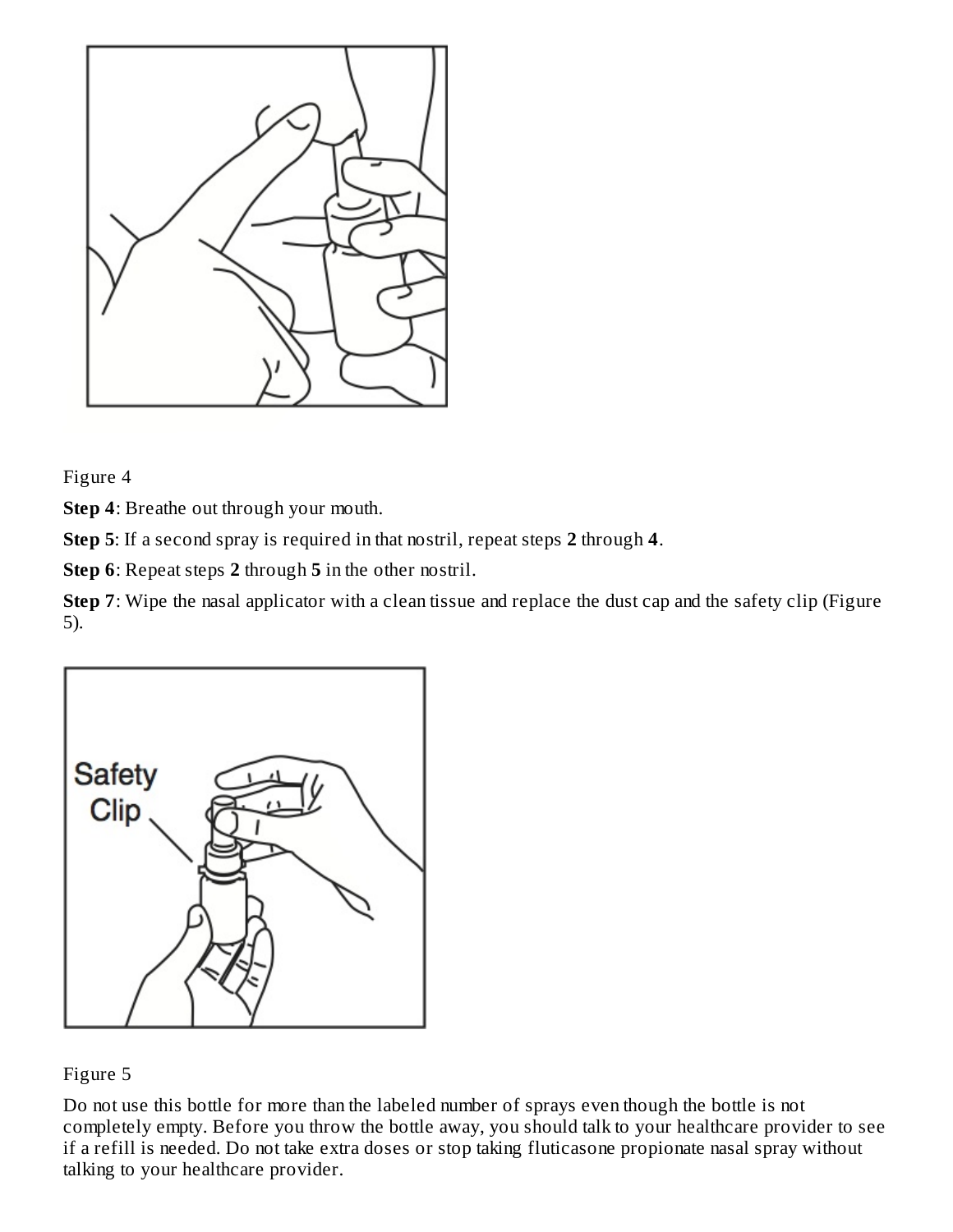#### **Cleaning your fluticasone propionate nasal spray:**

Your nasal spray should be cleaned at least **1** time each week.

- 1. Remove the dust cap and then gently pull upwards to free the nasal applicator.
- 2. Wash the applicator and dust cap under warm tap water. Allow to dry at room temperature.
- 3. Place the applicator and dust cap back on the bottle.

4. If the nasal applicator becomes blocked, it can be removed and left to soak in warm water. Rinse the nasal applicator with cold tap water. Dry the nasal applicator and place it back on the bottle. **Do not try to unblock the nasal applicator by ins erting a pin or other sharp object.**

#### **Storing your fluticasone propionate nasal spray:**

- Store between 39° and 86°F (4° and 30°C).
- Do not use your fluticasone propionate nasal spray after the date shown as "EXP" on the label or box.

This Patient Information and Instructions for Use has been approved by the U.S. Food and Drug Administration.

Distr. by: **West-Ward**

#### **Pharmaceuticals Corp.**

Eatontown, NJ 07724

Relabeled by:

Proficient Rx LP

Thousand Oaks, CA 91320

#### **10002064/08**

**Revis ed March 2016**

## **PACKAGE/LABEL PRINCIPAL DISPLAY PANEL**



# **FLUTICASONE PROPIONATE**

fluticasone propionate spray, metered